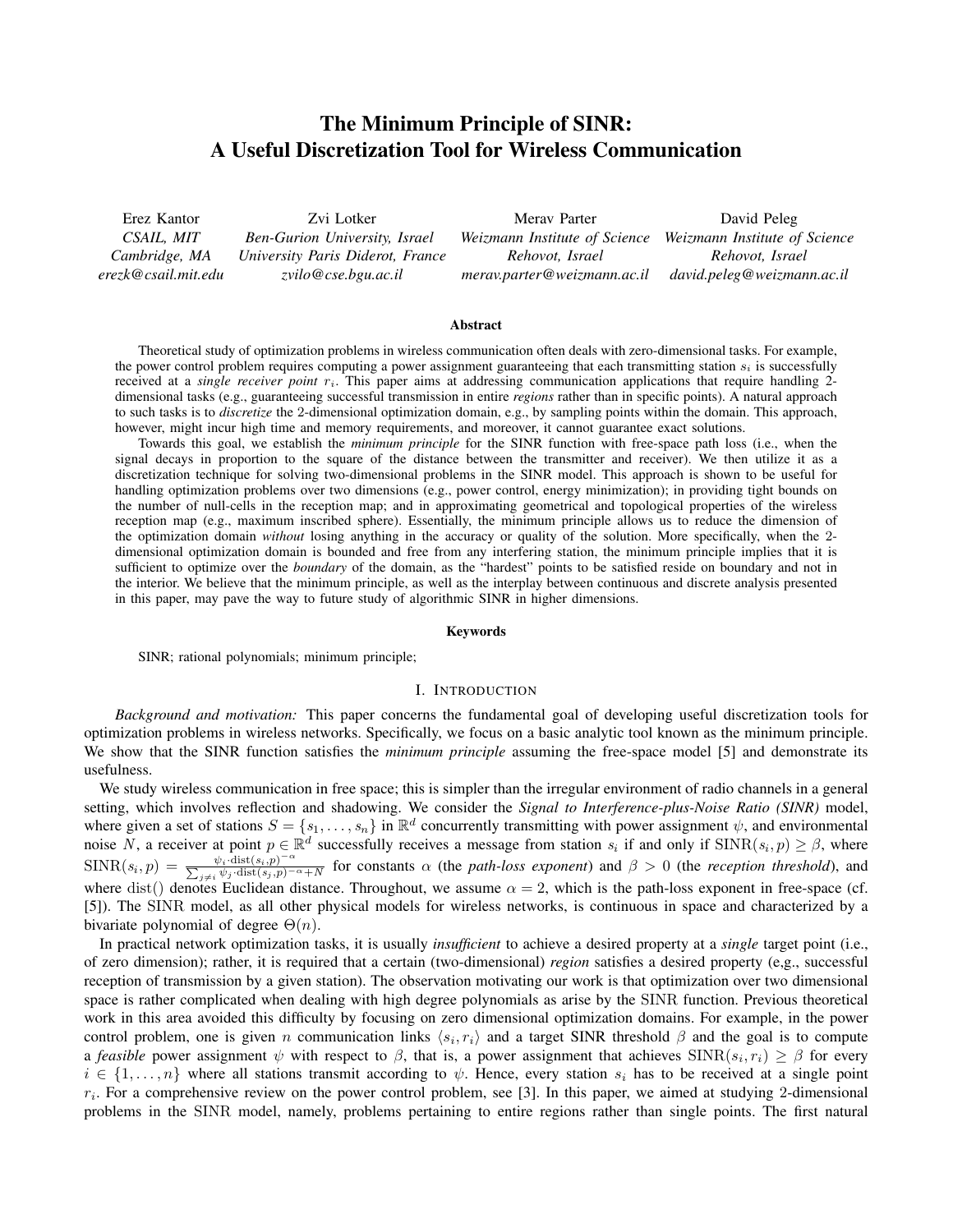approach to such generalization is to *discretize* the 2-dimensional optimization domain, e.g., by sampling many points in the given 2-dimensional region. This brute-force approach has two main shortcomings. From a quantitative point of view, the resulting time complexity depends upon the *area* of the optimization domain and hence the size of the new program might be very large. From a qualitative point of view, a-priori this approach is doomed to be an *approximation* scheme and can never result in an exact solution (even in cases where exact solution can be obtained in polynomial time for the 0-dimensional case). The uncertainty for unsampled points can be decreased upon increasing the sampling resolution, but it can never be completely avoided. In this paper, we establish the minimum principle of the SINR function in free-space and demonstrate its power as a useful discretization technique. Generally, a function satisfies the minimum principle if its minimum in any closed domain is attained at the domain's boundary. The minimum principle (dually known as the maximum principle) has been widely studied and it is one of the useful tools employed in studying partial differential equations [9], most notably for elliptic, parabolic, and hyperbolic PDE's. We show that the minimum principle of the SINR function has several algorithmic applications. It is proved to be useful in optimization problems over two dimensions (e.g., power control); in providing tight bounds on the number of null-cells; and in approximating geometrical and topological properties of the wireless reception map (e.g., maximum inscribed sphere) faster than before. The power of the minimum principle is that it reduces the dimension of the optimization domain *without* losing anything in the accuracy or quality of the solution. More specifically, as long as the 2-dimensional optimization domain is bounded and free from any interfering station, the minimum principle implies that it is sufficient to optimize over the *boundary* of the domain, as the "hardest" points to be satisfied reside on the boundary of the domain and not on its interior. Clearly, optimization in one dimension is significantly more tractable than optimization in two dimensions, which makes this property useful. The benefit of this approach is thus two fold. First, the time complexity is no longer scaled with the area of the optimization region but rather with its *perimeter*. Second, in certain cases, this approach can yield an exact solution. To get a sense of this effect, consider a *reception testing* problem where one is given a wireless network, a target station  $s_i$  and a closed polygon  $P$ , defined by rational vertices and free from interfering stations, i.e.,  $P \cap (S \setminus \{s_i\}) = \emptyset$ . The task is to decide if the entire area of P is receptive to the transmission of the station  $s_i$  (i.e.,  $SINR(s_i, p) \ge \beta$ , for every  $p \in \mathcal{P}$ ). Without the minimum principle, the best one can do is to sample sufficiently many points within  $P$  and to evaluate the SINR value at each such point. Since there is no guarantee that the unsampled points are receptive, this scheme cannot decide in finite time if  $P$  is receptive. The minimum principle allows us to do so. By exploiting properties of rational *univariate* polynomials, one can decide in polynomial time if every *edge*  $\sigma$  of P is receptive or not. In particular, in contrast to the 2-dimensional input polygon P, the polygon edge  $\sigma$ is a line-segment (of dimension 1), and thus testing reception on it is more tractable. The minimum principle then implies that  $P$  is receptive iff every edge of it is receptive.

We hope that these new discretization tools will encourage the future study of two-dimensional optimization problems in the SINR model. In particular, we believe that these tools should aid us in handling the generalization of the joint scheduling and power control problem from zero dimension to 2 dimensions. The complexity of this problem (in zero dimension) in the physical model, taking into account the geometry of the problem, is not fully understood. Nevertheless, many algorithms and heuristics have been suggested for it, e.g., [2], [4], [11], [12], [15], [16], [6], [10].

From the topological point of view, the minimum principle also allows us to give a better topological characterization of the wireless communication map. To model the reception regions, we use the convenient representation of an *SINR diagram*, introduced in  $[1]$ , which partitions the plane into n reception zones, one per station, and the complementary region where no station can be heard. The topology and geometry of SINR diagrams was studied in [1] in the relatively simple setting of *uniform power*, where all stations transmit with the same power level. SINR diagrams under the general *non-uniform* setting (i.e., with arbitrary power assignments) were studied in [7]. The topological features of general SINR diagrams turned out to be more complicated than in the uniform case. Several important properties of SINR diagrams were established in [7]. One of the key results demonstrates that the reception regions in  $\mathbb{R}^{d+1}$  (i.e., one dimension higher than that in which the stations are embedded) are hyperbolically convex. Hence, although the d-dimensional map might be highly fractured, drawing the map in one dimension higher "heals" the zones, which become (hyperbolically) connected. So far, the challenge of establishing useful properties that hold in the dimension where the network is embedded remains open. It was conjectured in [7] that certain undesirable configurations are in fact excluded in (general) d-dimensional SINR diagrams. In particular, there is no hole in a reception region that is free of interfering stations (i.e., every reception cell must contain at least one interfering station). This property, termed *"no-free-hole" (NFH)* in [7], is defined as follows. A collection C of closed domains in  $\mathbb{R}^d$ obeys the *NFH property* w.r.t. a station set S if for every station-free domain  $C \in \mathcal{C}$ , if all its *boundary* points hear  $s_i$ , then *all* its (internal) points hear  $s_i$  as well. In [7], the NFH property was established only for 1-dimensional networks in free-space (i.e.,  $\alpha = 2$ ) and was conjectured to hold for *any* dimension.

By showing that the SINR function satisfies the minimum principle, the NFH conjecture is resolved for *every* dimension  $d \geq 1$  and for SINR threshold  $\beta > 0$ . Consequently, every null-cell ("hole") in a reception region must contain an interfering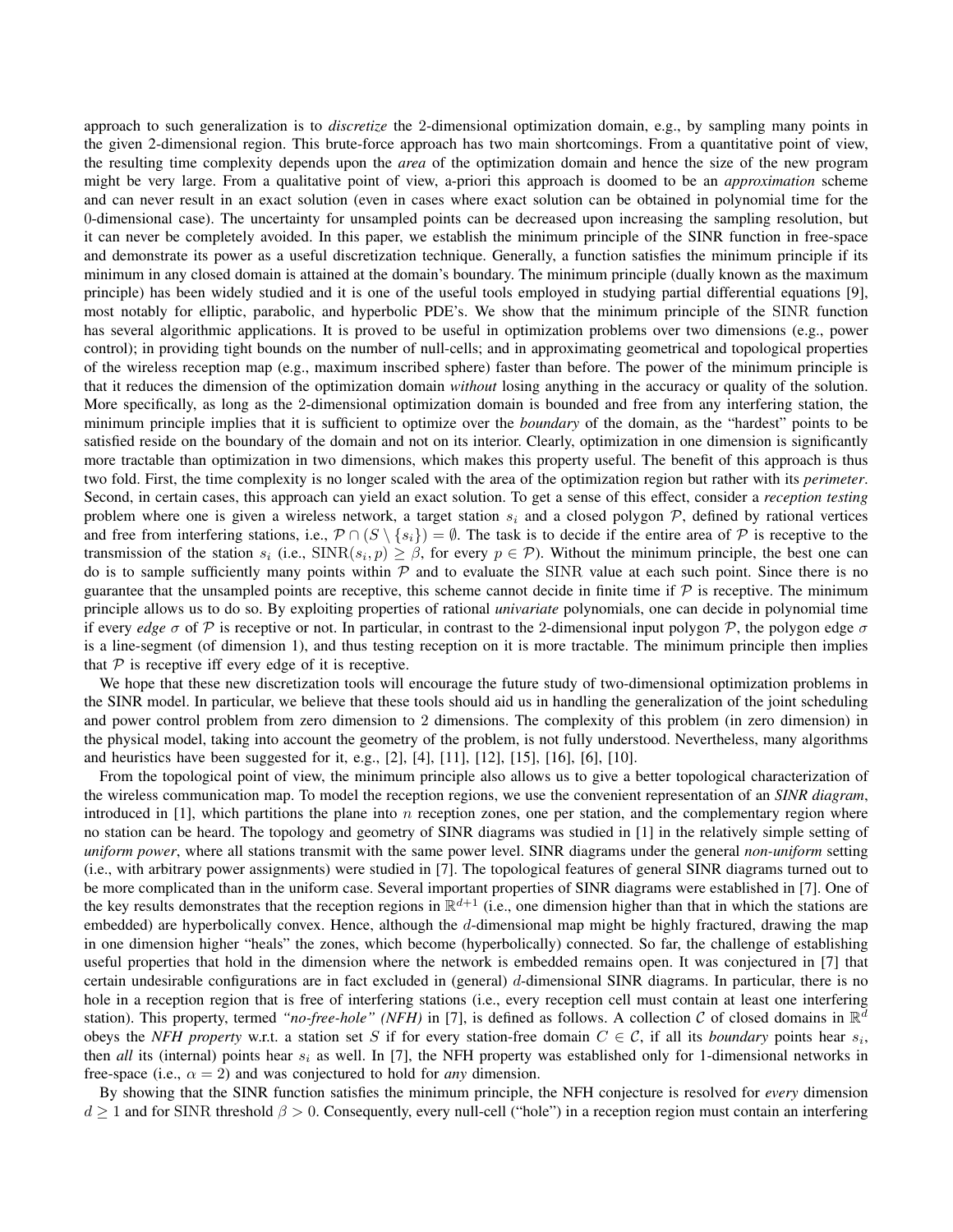station.

*Contributions:* The main technical contribution of this paper involves establishing the minimum principle for the SINR function in free-space (i.e., for path-loss exponent  $\alpha = 2$ ). We then show its applicability as a discertization tool which enables us to study standard two-dimensional problems in the SINR model. Extending the result to other  $\alpha$  values remains a challenging open problem.

*Resolving the NFH conjecture:* From the topological point of view, we improve our understanding of SINR map compared to [7], by resolving the NFH conjecture raised therein. The minimum principle implies that although the reception regions are not convex in general, they enjoy a certain type of convexity (or smoothness) in *station-free* regions. Our reasoning involves a characterization of the "hard" network configurations for which establishing the minimum principle requires a more subtle analysis. An essential step in our analysis is providing a closed and elegant form for the average energy of a station on the boundary of a d-dimensional ball, which might be of independent interest.

We then present several applications of the minimum principle, briefly reviewed next.

*Exact and approximate schemes of reception testing:* The first application that illustrates the usefulness of our result, is given by the setting of *reception testing*, see Sec. IV-A. The input for this problem is a wireless network, a closed domain C and a target station  $s_0$ . The closed domain is said to be *receptive* for the station  $s_0$  iff the domain is fully contained in the reception region of  $s_0$ . It is then required to decide if C is fully receptive. We provide two alternative reception schemes. First, for the case where the input shape  $\mathcal C$  is a polygon whose vertices are positioned on rational coordinates in the plane, we provide an exact reception scheme that returns in polynomial time "yes" iff C is receptive for  $s_0$ . Then, for the general case of any closed domain  $C$ , present an approximate testing scheme testing procedure that by evaluating the SINR function for the points on the *boundary* of C can make deductions regarding the reception quality of the *entire* domain C.

*The polygonal power control problem:* In Sec. IV-C we define the following problem, which is a 2-dimensional generalization of the well-known power control problem. Given n stations  $s_1, \ldots, s_n$  along with n polygons  $\mathcal{P}_1, \ldots, \mathcal{P}_n$ , a desired SINR threshold  $\beta$ , find transmission powers  $\psi$  such that the SINR value of any given reception point  $p \in \mathcal{P}_i$ with respect to station  $s_i$  is at least  $\beta$  when all stations transmit simultaneously according to  $\psi$ . We show that this problem corresponds to a convex program and present a separation oracle that can be used as a black box by the Ellipsoid algorithm for solving this problem. The same scheme applies also for the *sum-power minimization problem* or the *min-max power problems*, in which it is also required to minimize the total (resp., maximum) transmission power [3].

*Universal bound of the number of null-cells:* In Sec. IV-D we consider the theoretical challenge of providing a tight bound for the number of null-cells in the reception map for SINR threshold  $\beta > 1$ . Note that in the presence of ambient noise there is only one unbounded null-cell (see Lemma 4.8), and hence the number of bounded null-cells equals the number of null-cells minus one. In [7] it is shown, using Milnor-Thom Theorem, that there are  $O(n^{2d})$  null-cells for every dimension d ≥ 1. In this paper, we tighten this into *linear* bound on the number of null-cells for *every* dimension (which is tight up to constants). Our proof strategy combines a topological and continuous characterization of the system on the one hand, along with a discrete analysis of the graph representation induced by the collection of null-cells.

*Maximum inscribed sphere inside a reception region:* Consider the following problem. Given an n-station network and a target station  $s_i$ . Compute the maximum sphere around  $s_i$  that is fully contained in the reception region of  $s_i$ . We then show that using the minimum principle and in particular the approximate reception scheme describe above, one can compute an approximation for this problem in improved time compared to what could have been done using the standard tools without the minimum principle.

*Approximation of the number of null-cells:* Finally, in Appendix IV-E, we provide an approximation scheme for the number of null-cells in a given reception region. The motivation of such an approximation (in light of the universal tight upper bound) arises in cases where the number of null-cells in the network is much smaller than the universal upper bound of  $O(n)$ . Without the minimum principle, there was no lower bound on the area of a null-cell in the map and hence sufficiently small null-cells could not be detected. The minimum principle also implies a lower bound on the area of the null-cells (i.e., the null-cells cannot be arbitrarily small) and in addition, it implies that every null-cell contains an interfering station. These observations lead to an efficient approximate null-cell detection scheme: every null-cell in the SINR map is detected and every detected null-cell exists in an SINR map of slightly smaller SINR threshold. Some of the presented applications (e.g., polygonal power control, universal linear bound on the number of null cells) are technically nontrivial and call for new tools. Others (e.g., computing the maximum inscribed sphere) are mostly built upon existing tools but may be of significant practical interest.

### II. PRELIMINARIES

*Geometric notions:* We consider the *d*-dimensional Euclidean space  $\mathbb{R}^d$  (for  $d \in \mathbb{Z}_{\geq 1}$ ). The *distance* between points p and point q is denoted by  $dist(p, q) = ||q - p||$ . A *ball* of radius r centered at point  $p \in \mathbb{R}^d$  is the set of all points at distance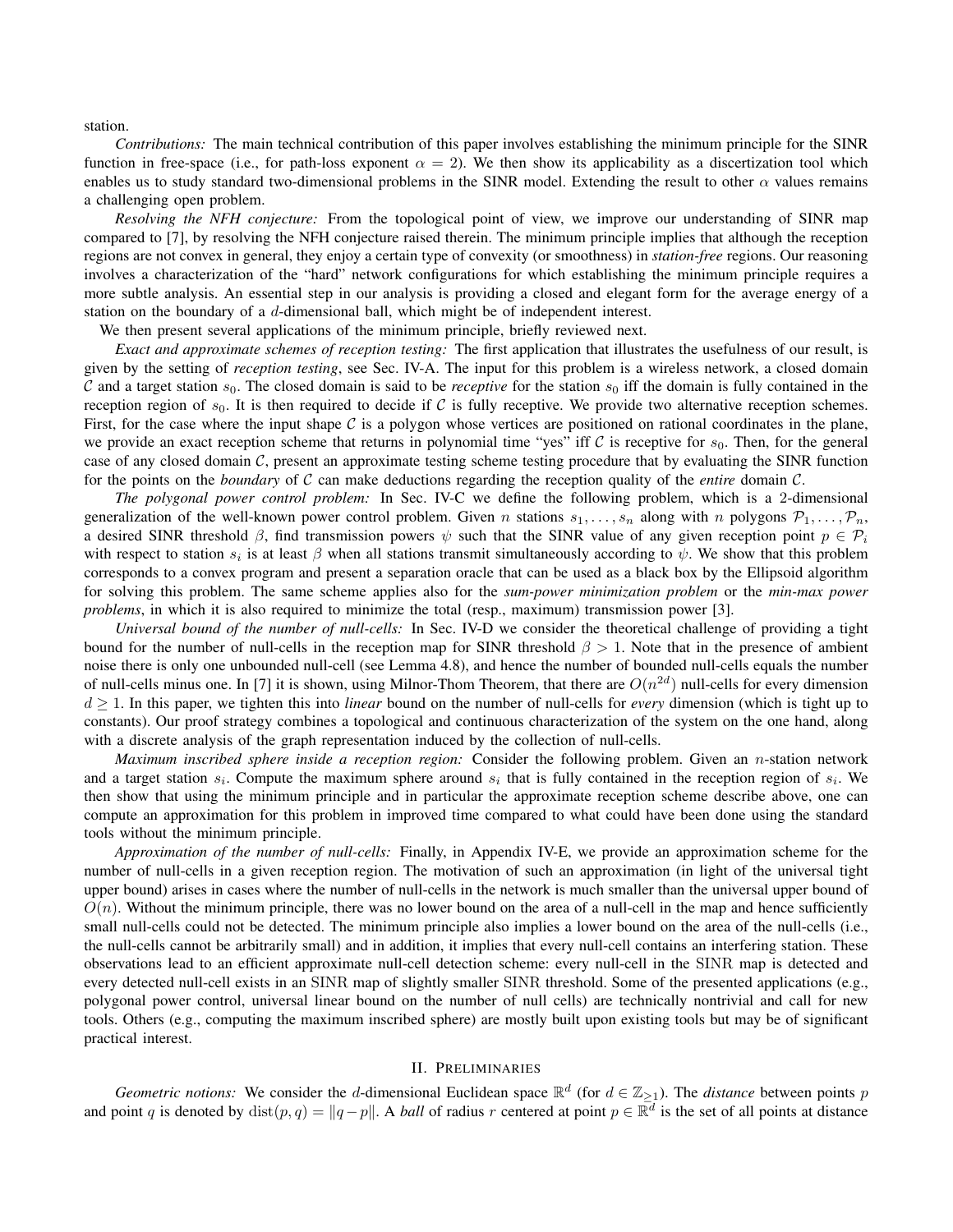at most r from p, denoted by  $B^d(p,r) = \{q \in \mathbb{R}^d \mid \text{dist}(p,q) \leq r\}$ . The basic notions of open, closed, bounded, compact and connected sets of points are defined in the standard manner. The *closure* of  $P$ , denoted  $cl(P)$ , is the smallest closed set containing P. The *boundary* of a point set P denoted by  $\Phi(P)$ , is the intersection of the closure of P and the closure of its complement, i.e.,  $\Phi(P) = cl(P) \cap cl(P)$ . A *maximal connected subset*  $P_1 \subseteq P$  is a connected point set such that  $P_1 \cup \{p\}$ is no longer connected for every  $p \in P \setminus P_1$ . A *domain* D in the Euclidean space is an open connected set. We use the term *zone* to describe a point set with some "niceness" properties. Unless stated otherwise, a zone refers to the union of an open connected set and some subset of its boundary. Let  $\widetilde{H} : \mathbb{R}^d \to \mathbb{R}$  be a polynomial and let  $p \in \mathbb{R}^d$ . Then  $\widetilde{H}$  is the *characteristic polynomial* of a zone Z if  $p \in Z \Leftrightarrow \widetilde{H}(p) \leq 0$ . For a non-empty bounded zone  $Z \neq \emptyset$  and an internal point p of Z, denote the maximal and minimal radii of Z w.r.t. p by  $\delta(p, Z) = \sup\{r > 0 \mid Z \supseteq B(p, r)\}\$ ,  $\Delta(p, Z) = \inf\{r > 0 \mid Z \subseteq B(p, r)\}\$ .

*Wireless networks:* We consider an  $n + 1$  station wireless network  $\mathcal{A} = \langle d, S, \psi, N, \beta, \alpha \rangle$ , where  $d \in \mathbb{Z}_{\geq 1}$  is the dimension,  $S = \{s_0, s_2, \ldots, s_n\}$  is a set of transmitting *radio stations* embedded in the d-dimensional space,  $\psi$  is an assignment of a positive real *transmitting power*  $\psi_i$  to each station  $s_i$ ,  $N \ge 0$  is the *background noise*,  $\beta \ge 0$  is a constant *reception threshold* (to be explained soon), and  $\alpha \geq 1$  is the *path-loss parameter*. The network is assumed to contain at least two stations, i.e.,  $n \ge 1$ . The *energy* of station  $s_i$  at point  $p \ne s_i$  is defined as  $E_{\mathcal{A}}(s_i, p) = \psi_i \cdot \text{dist}(s_i, p)^{-\alpha}$ . The *signal to interference & noise ratio (SINR)* of  $s_i$  at point p is defined as

$$
\text{SINR}_{\mathcal{A}}(s_i, p) = \frac{\mathbf{E}_{\mathcal{A}}(s_i, p)}{\sum_{s_j \in (S \setminus \{s_i\})} \mathbf{E}_{\mathcal{A}}(s_i, p) + N} = \frac{\psi_i \cdot \text{dist}(s_i, p)^{-\alpha}}{\sum_{j \neq i} \psi_j \cdot \text{dist}(s_j, p)^{-\alpha} + N} \ . \tag{1}
$$

Observe that  $SINR_{\mathcal{A}}(s_i, p)$  is positive by definition. In certain contexts, it may be more convenient to consider the reciprocal of the SINR function,

$$
\text{SINR}_{\mathcal{A}}^{-1}(s_i, p) = \frac{1}{\psi_i} \left( \sum_{j \neq i} \psi_j \left( \frac{\text{dist}(s_i, p)}{\text{dist}(s_j, p)} \right)^{\alpha} + N \cdot \text{dist}(s_i, p)^{\alpha} \right). \tag{2}
$$

When the network A is clear from the context, we may omit it and write simply  $E(s_i, p)$  and  $SINR(s_i, p)$ . The fundamental rule of the SINR model is that the transmission of station  $s_i$  is received correctly at point  $p \notin S$  if and only if its signal to noise ratio at p is not smaller than the reception threshold of the network, i.e.,  $\text{SINR}(s_i, p) \ge \beta$ . In this case, we say that  $s_i$  is *heard* at p. We refer to the set of points that hear station  $s_i$  as the *reception zone* of  $s_i$ , defined as  $\mathcal{H}_i(\mathcal{A}) = \{p \in \mathbb{R}^d - S \mid \text{SINR}_{\mathcal{A}}(s_i, p) \geq \beta\} \cup \{s_i\}$ . This definition is necessary since  $\text{SINR}(s_i, \cdot)$  is undefined at points in S and in particular at  $s_i$  itself. Note that  $\mathcal{H}_i(\mathcal{A})$  is not necessarily connected. A *maximal connected component* within a zone is referred to as a *cell*. In the same manner of we refer to the set of points that hear no station  $s_i \in S$  (due to the background noise and interference) and the null zone  $\mathcal{H}_{\emptyset}(\mathcal{A}) = \{p \in \mathbb{R}^d - S \mid \text{SINR}(s_i, p) < \beta, \ \forall s_i \in S\}$ . The null zone is not necessarily connected. In general,  $\mathcal{H}_{\emptyset}(\mathcal{A})$  is composed of  $\tau_{\emptyset}(\mathcal{A})$  connected cells,  $\mathcal{H}_{\emptyset,j}(\mathcal{A})$ . An SINR diagram  $\mathcal{H}(\mathcal{A}) = \{ \mathcal{H}_i(\mathcal{A}), 0 \leq i \leq n \} \cup \{ \mathcal{H}_0(\mathcal{A}) \}$  is a "reception map" characterizing the reception zones of the stations. For  $\beta > 1$ , this map partitions the plane into  $n + 2$  zones; a zone  $\mathcal{H}_i(\mathcal{A})$  for each station  $s_i$ ,  $0 \le i \le n$ , and a null zone  $\mathcal{H}_{\emptyset}(\mathcal{A})$ where no transmissions are received successfully. The following important technical lemma from [1] will be useful in our later arguments.

*Lemma 2.1:* [1] Let  $f : \mathbb{R}^d \to \mathbb{R}^d$  be a mapping consisting of rotation, translation, and scaling by a factor of  $\sigma > 0$ . Consider some network  $\mathcal{A} = \langle d, S, \psi, N, \beta, \alpha \rangle$  and let  $f(\mathcal{A}) = \langle d, f(S), \psi, N / \sigma^2, \beta, \alpha \rangle$ , where  $f(S) = \{f(s_i) \mid s_i \in S\}$ . Then f preserves the signal to noise ratio, namely,

 $\text{SINR}_{\mathcal{A}}(s_i, p) = \text{SINR}_{f(\mathcal{A})}(f(s_i), f(p))$  for every station  $s_i$  and for all points  $p \notin S$ .

*The Minimum Principle ("No-Free-Hole"):* A function f satisfies the *minimum principle* (a.k.a the *weak* minimum principle) if the minimum of f in every open connected domain  $D \subset \mathbb{R}^d$  is attained on the boundary  $\Phi(D)$  of the domain, i.e.,  $f(p) \ge \min\{f(p') \mid p' \in \Phi(D)\}\$ , for every  $p \in D$ . If the minimum is attained only on the boundary, i.e., the above inequality holds with a strict inequality, then the function satisfies the *strong* minimum principle. The strong and weak *maximum* principles are defined analogously.

*Main Technical Lemmas:* The following technical lemma plays a key role in our analysis. Due to lack of space, missing proofs are deferred to the full version.

*Lemma 2.2:* For all  $x \in (0,1)$ ,  $y_1, ..., y_n \in (0,1)$ , and  $a_1, ..., a_n, \alpha \in \mathbb{R}_{>0}$ ,

$$
\max\left\{\sum_{i=1}^n a_i \left(\frac{x}{y_i}\right)^{\alpha}, \sum_{i=1}^n a_i \left(\frac{1-x}{1-y_i}\right)^{\alpha}\right\} \ge \sum_{i=1}^n a_i.
$$
 (3)

where equality holds iff  $x = y_1 = \ldots = y_n$ .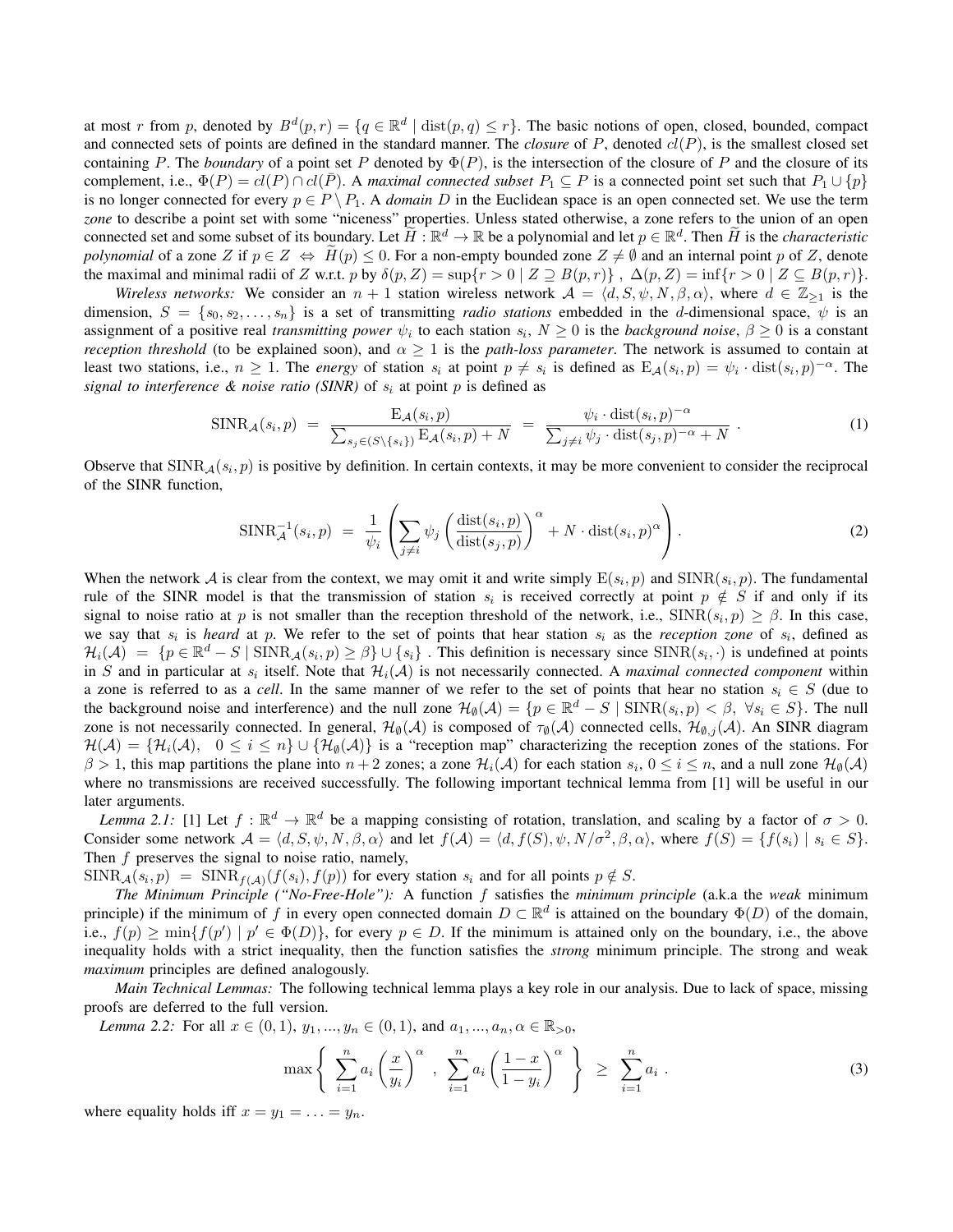The following lemma is essential for is a generalization of Proposition 3.6 of [1] for wireless system with  $n+1$  stations. Consider a noise free wireless network  $A = \langle d = 2, S, \overline{\psi}, N = 0, \beta \ge 1, \alpha \rangle$ , where  $S = \{s_0, s_1, \ldots, s_n\}$ . Denote the origin point by  $q = (0, 0)$ , let  $p_R = (1, 0)$ ,  $p_L = (-1, 0)$  and define  $\rho_i = \text{dist}^2(s_i, q)$ , for every  $i = 0, ..., n$ .

*Lemma 2.3:* Let A be a noise-free network ( $N = 0$ ) and let  $q \notin S$ . Then

 $\max\{{\rm SINR}_{\cal A}^{-1}(s_0, p_L)\,\,,\,\, {\rm SINR}_{\cal A}^{-1}(s_0, p_R)\} \,\, \geq \,\, \sum_{i=1}^n \frac{\psi_i}{\psi_0} \cdot \left(\frac{\rho_0+1}{\rho_i+1}\right)^{\alpha/2}\,\, .$ 

*Proof:* Let  $\alpha' = \alpha/2$ . For ease of analysis, we consider the two dimensional case but it the proof naturally extends to any  $d \ge 2$ . in addition, for simplicity consider the network  $\mathcal{A}' = \langle S' = \{s'_0, ..., s'_n\}, \bar{\psi}, N = 0, \beta = 1, 2\alpha'\rangle$  obtained from A by rotating each of the stations  $s_0$  (resp.,  $s_1, ..., s_n$ ) around the origin point q (maintaining its distance from q) until it reaches the positive (resp., (negative) y-axis, i.e., the stations  $s'_0$  (resp.,  $s_1, ..., s'_n$ ) are on the positive (resp., negative) y-axis and preserve the distances of  $s_0, ..., s_n$ , respectively, from q. Note that  $SINR_{\mathcal{A}}(s_0, q) = SINR_{\mathcal{A}'}(s'_0, q)$ . Formally, the station  $s'_0$  (resp.,  $s'_i, i > 0$ ) is located at the point  $(0, \sqrt{\rho_0})$  (resp.,  $(0, -\sqrt{\rho_i})$  for  $i \in \{1, ..., n\}$ ), as illustrated in Figure 1. Define the angle  $\theta_i$  so that  $s_i = (\sqrt{\rho_i} \cos \theta_i, \sqrt{\rho_i} \sin \theta_i)$  for  $i = 0, ..., n$ . By the cosine theorem (applied to the



Figure 1. Relocating stations. The interfering stations  $s_i \neq s_0$  are mapped to the negative y-axis while the target station  $s_0$  is mapped to the positive y-axis. By that, an interfering station is never co-located with the target station, even when  $\rho_i = \rho_0$  (in the figure,  $\rho_1 = \rho_0$ ).

triangle defined by the points  $(0,0), (1,0)$  and  $s_i$ ,  $dist(s_i, p_L)^2 = \rho_i + 2\sqrt{\rho_i} \cos \theta_i + 1$ , and analogously  $dist(s_i, p_R)^2 =$  $\rho_i - 2\sqrt{\rho_i} \cos \theta_i + 1$ . Thus, for  $i \in \{0, ..., n\}$ ,  $\text{dist}(s_i, p_L)^2 + \text{dist}(s_i, p_R)^2 = 2(\rho_i + 1)$ . Let  $x_i = \frac{\text{dist}(s_i, p_L)^2}{2(\rho_i + 1)}$  for  $i = 0, ..., n$ . Then,  $x_i \in (0,1)$ , and  $1 - x_i = \frac{\text{dist}(s_i, p_R)^2}{2(\rho_i + 1)}$  for  $i = 0, ..., n$ . Let  $a_i = \frac{\psi_i}{\psi_0} \left(\frac{\rho_0 + 1}{\rho_i + 1}\right)^{\alpha/2}$ , for  $i \in \{1, ..., n\}$ . By Eq. (2),  $\text{SINR}_{\mathcal{A}}^{-1}(s_0, p_L) = \sum_{i=1}^n a_i \left(\frac{x_0}{x_i}\right)^{\alpha/2}$  and  $\text{SINR}_{\mathcal{A}}^{-1}(s_0, p_R) = \sum_{i=1}^n a_i \left(\frac{1-x_0}{1-x_i}\right)^{\alpha/2}$ . Recall that the angles in the polar coordinates of the corresponding stations  $s'_0, ..., s'_n$  are  $\theta'_0 = ... = \theta'_n = \pi/2$ , hence  $dist(s'_i, p_j) = \sqrt{\rho_i + 1}$  for  $j = 1, 2$  and therefore  $SINR^{-1}_{\mathcal{A}'}(s'_0, p_L) = \overline{SINR^{-1}_{\mathcal{A}'}(s'_0, p_R)} = \sum_{i=1}^n a_i$ . Applying Lemma 2.2 with  $x = x_0$ ,  $y_i = x_i$  for  $i = 1, ..., n$ , we have that<br>  $\max \left\{ \sum_{i=1}^{n} a_i \left( \frac{x_0}{x_0} \right)^{\alpha}, \sum_{i=1}^{n} a_i \left( \frac{1-x_0}{x_0} \right)^{\alpha} \right\} \ge \sum_{i=1}^{n} a_i$ 

$$
\max \left\{ \sum_{i=1}^{n} a_i \left( \frac{x_0}{x_i} \right)^{\alpha} , \sum_{i=1}^{n} a_i \left( \frac{1-x_0}{1-x_i} \right)^{\alpha} \right\} \ge \sum_{i=1}^{n} a_i
$$

for all  $x_0, ..., x_n \in (0, 1)$ . This, in turn, implies that

$$
\max \left\{ \text{SINR}_{\mathcal{A}}^{-1}(s_0, p_L), \text{SINR}_{\mathcal{A}}^{-1}(s_0, p_R) \right\} \geq \text{SINR}_{\mathcal{A}'}^{-1}(s'_0, p_L) = \text{SINR}_{\mathcal{A}'}^{-1}(s'_0, p_R) = \sum_{i=1}^n a_i ,
$$

the lemma follows.

### III. THE STRONG MINIMUM PRINCIPLE OF THE SINR FUNCTION

Throughout this section, we restrict attention to  $n + 1$  station networks  $\mathcal{A} = \langle d, S, \psi, N, \beta, \alpha = 2 \rangle$ . The function SINR<sub>A</sub> satisfies the strong minimum principle if for every compact domain  $D \subset \mathbb{R}^d$  that is free from the stations of S, it holds that

 $\text{SINR}_{\mathcal{A}}(s_i, p) > \min\{\text{SINR}_{\mathcal{A}}(s_i, p') \mid p' \in \Phi(D)\},\ \text{for every } p \in D \setminus \Phi(D)$ . (4)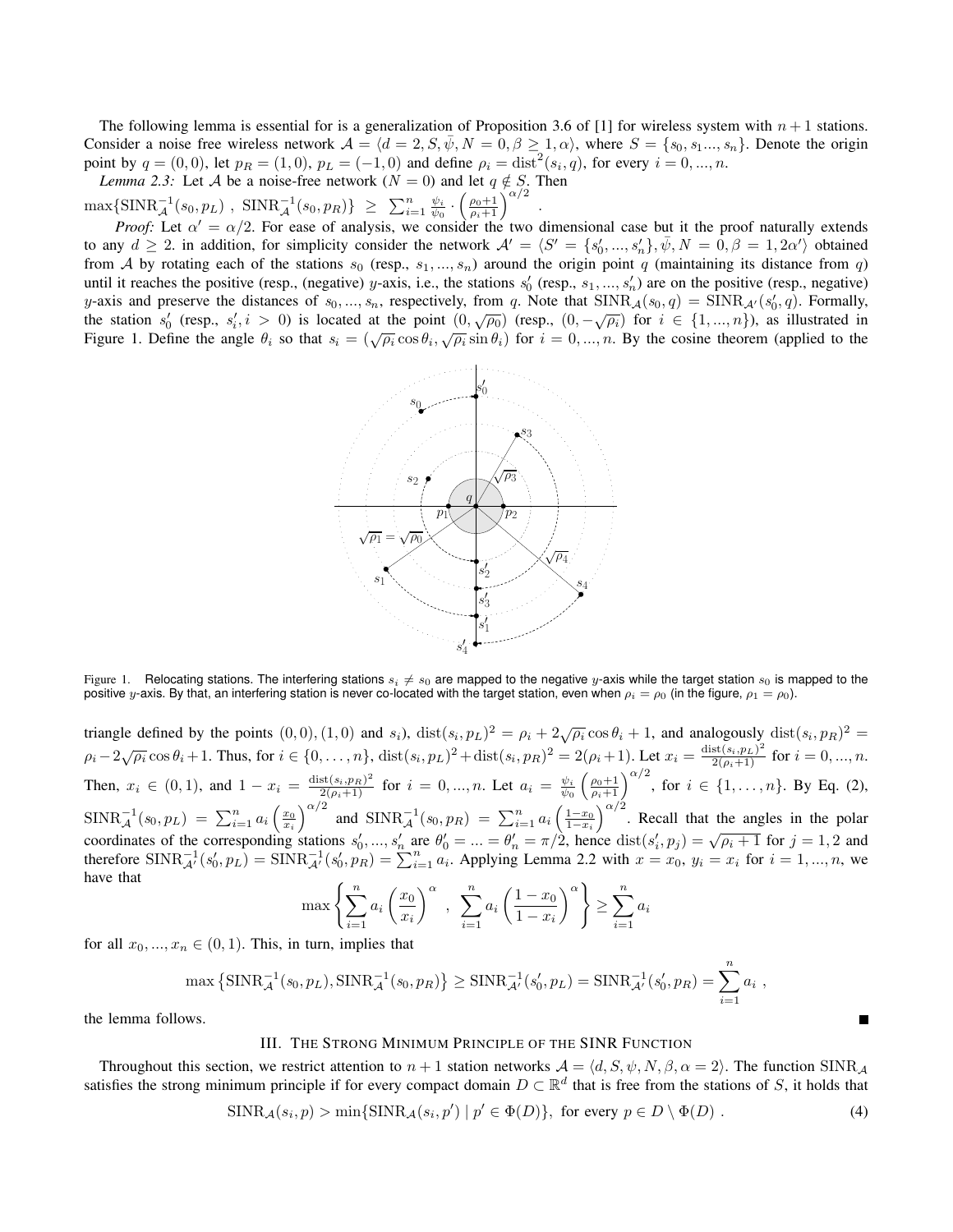Our main result is the following.

*Theorem 3.1:* For every network  $A = \langle d, S, \psi, N, \beta, \alpha = 2 \rangle$  the function SINR<sub>A</sub> satisfies the *strong minimum principle*. We first show that the strong minimum principle holds for the case where the domain D is a station-free d-dimensional *ball* and then extend it for the general case.

*Theorem 3.2:* Every  $n + 1$  station network  $\mathcal{A} = \langle d, S, \psi, N, \beta, \alpha = 2 \rangle$  satisfies the strong minimum principle on a ball. The following technical tool is found to be useful when studying SINR systems.

*Tool: continuous average energy:* Our analysis makes use of the notion of *continuous average energy* for a d-dimensional ball  $B^d(q, r)$  [8]. For ease of illustration, consider the 2-dimensional case. In addition, assume (w.l.o.g. by Lemma 2.1) that the ball center is  $q = (0, 0)$  and let  $B = B(q, r)$ . The *average energy of*  $s_i$  experienced at the boundary  $\Phi(B)$  is given by  $\varepsilon(s_i, B) = \frac{1}{2\pi \cdot r} \int_{p \in \Phi(B)} E_{\mathcal{A}}(s_i, p)$ . In the full version, we generalize this to any  $d \ge 2$  and show:

$$
Lemma 3.3: \ \varepsilon(s_i, B) = \frac{\psi_i}{|\text{dist}(s_i, q)^2 - r^2|}
$$

Denote the *average signal to the average interference ratio* on the ball's boundary Φ(B) by

.

$$
AVG(\mathcal{A}, s_i) = \frac{\varepsilon(s_i, B)}{\sum_{j \neq i} \varepsilon(s_j, B) + N} \tag{5}
$$

*The setting and some useful claims:* Throughout this section, we use the following conventions. Without loss of generality, we focus on station  $s_0$  and show that the function  $SINR_{\mathcal{A}}(s_0, p)$  satisfies the minimum principle. Consider a point  $q \in \mathbb{R}^2$  such that q is *not* equidistant from all of the stations<sup>2</sup>, a real  $r > 0$  such that all stations are outside the ball  $B(q, r)$ . That is, there exists a station  $s_j \in S$  such that  $dist(s_0, q) \neq dist(s_j, q)$ ; and  $s_i \notin B(q, r)$  for every  $s_i \in S$ . Hereafter, to avoid cumbersome notation let  $\dot{B} = B(q, r)$  and let  $\rho_i = \text{dist}^2(s_i, q)$ , for every  $i = 0, ..., n$ . By Lemma 2.1, let us assume without loss of generality, that the radius of the ball B is  $r = 1$  and its center  $q = (0, 0)$  and that  $s_0$  is located at the positive y-axis (i.e.,  $s_0 = (0, \sqrt{\rho_0})$ ). In the ensuing discussion we focus our attention on the four intersection points of  $\Phi$ (B) with the x and y axes, namely,  $p_L = (-1, 0)$ ,  $p_R = (1, 0)$ ,  $p_D = (0, -1)$  and  $p_U = (0, 1)$ . Let the minimum value of  $SINR_{\mathcal{A}}(s_i, p)$  on the boundary  $\Phi(B)$  of the ball B be denoted by  $MIN(\mathcal{A}, s_i)$ , the corresponding dual parameter be denoted by  $\text{MAX}^{-1}(\mathcal{A}, s_0)$ . That is,  $\text{MIN}(\mathcal{A}, s_i) = \min \{ \text{SINR}_{\mathcal{A}}(s_i, p) \mid p \in \Phi(\text{B}) \}$  and  $\text{MAX}^{-1}(\mathcal{A}, s_0) = \frac{1}{\text{MIN}(\mathcal{A}, s_0)}$ , and

$$
MAX^{-1}(\mathcal{A}, s_0, p_L, p_R) = \max\{SINR_{\mathcal{A}}^{-1}(s_0, p_L), SINR_{\mathcal{A}}^{-1}(s_0, p_R)\}.
$$
 (6)

The following claims are useful in our reasoning. (Throughout, missing proofs are deferred to the full version.)

*Lemma 3.4:* (1)  $\text{MAX}^{-1}(\mathcal{A}, s_0) \geq \text{AVG}^{-1}(\mathcal{A}, s_0)$  with equality if and only if  $\text{SINR}_{\mathcal{A}}(s_0, p) = \text{AVG}(\mathcal{A}, s_0)$  for every  $p \in \Phi(B)$ . (2)  $\text{MAX}^{-1}(\mathcal{A}, s_0) \geq \text{MAX}^{-1}(\mathcal{A}, s_0, p_L, p_R)$ .

The following measure plays a key role in our analysis.

$$
SUM = \sum_{i=1}^{n} \frac{\psi_i \cdot (\rho_0 + 1)}{\psi_0 \cdot (\rho_i + 1)} + \frac{N \cdot (\rho_0 + 1)}{\psi_0}.
$$
\n(7)

Our analysis takes special care in the case where all interfering stations are aligned on the line between  $s_0$  and the ball center point q. As will be shown later, for such networks more delicate characterization (or bounds) can be obtained.

**Definition:** The network A is called y-collinear if all stations  $s_i$  are at the same distance from  $p_L$  and  $p_R$  (i.e., all stations are aligned on the  $y$ -axis).

We proceed by providing a lower bound on  $MAX^{-1}(\mathcal{A}, s_0, p_L, p_R)$  and an exact expression to  $AVG^{-1}(\mathcal{A}, s_0)$  as a function of the  $s_i - q$  distances  $\rho_0, ..., \rho_n$  and the transmitting powers  $\psi_0, ..., \psi_n$ .

*Lemma 3.5:* (1) If the network A is y-collinear then  $MAX^{-1}(A, s_0, p_L, p_R) = SUM$ . (2) In all other cases,  $MAX^{-1}(\mathcal{A}, s_0, p_L, p_R) \geq \text{SUM}.$ 

$$
(3) \text{ AVG}^{-1}(\mathcal{A}, s_0) = \sum_{i=1}^n \frac{\psi_i \cdot (\rho_0 - 1)}{\psi_0 \cdot (\rho_i - 1)} + \frac{N \cdot (\rho_0 - 1)}{\psi_0}.
$$

*Sufficient conditions for the minimum principle on SINR:* We now propose two sufficient conditions for establishing the strong minimum principle of SINR on the ball.

<sup>1</sup>Extending this lemma from  $\alpha = 2$  to general  $\alpha$  is the main barrier to extending the minimum principle to any  $\alpha$ .

<sup>&</sup>lt;sup>2</sup>this assumption is eliminated later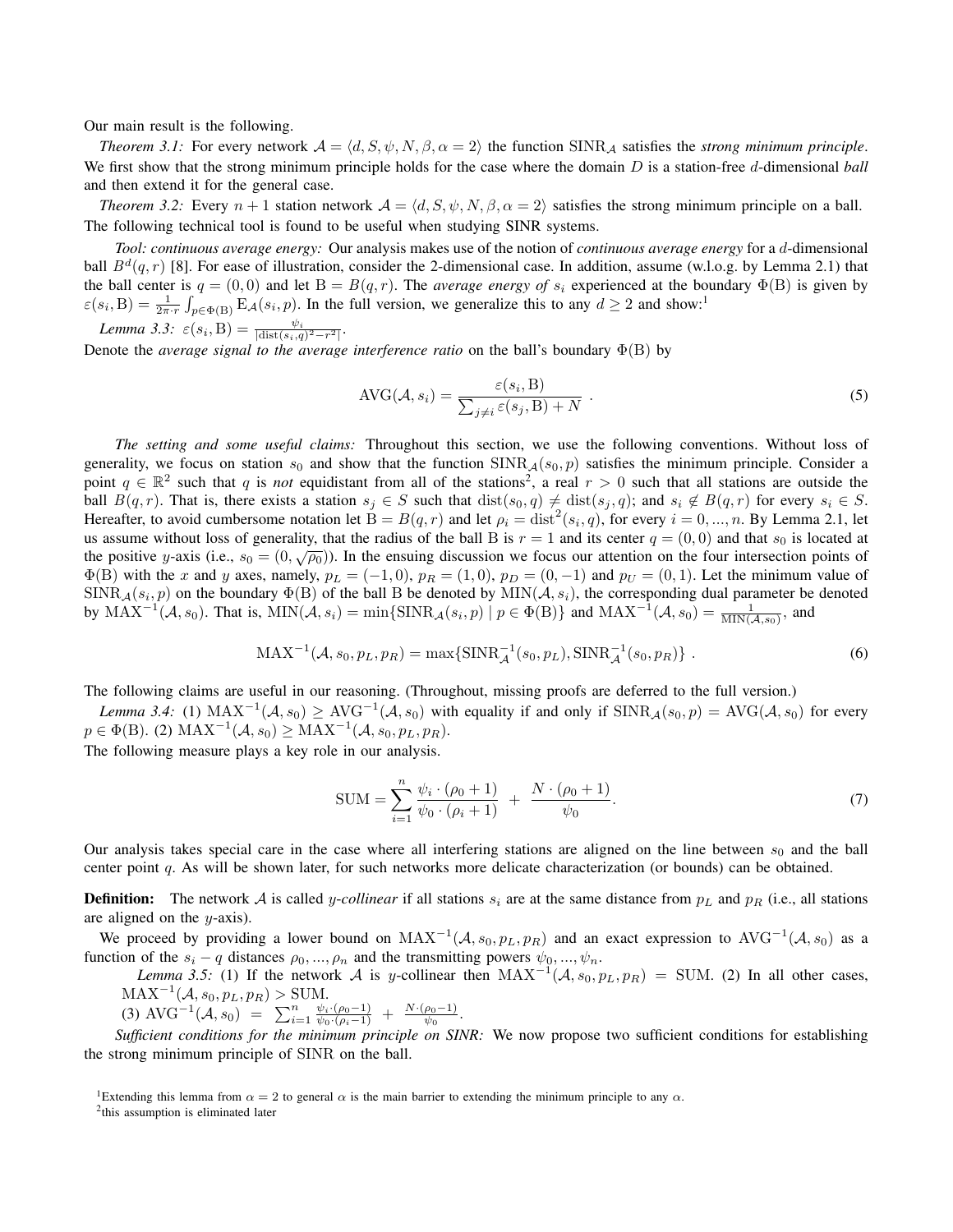*The ball center condition:* Given an  $n + 1$  station network  $\mathcal{A} = \langle d, S, \psi, N, \beta, \alpha = 2 \rangle$ , the SINR<sub>A</sub> function is said to satisfy the *ball center condition* if for every station  $s_i \in S$ ,

$$
\text{SINR}_{\mathcal{A}}(s_i, q) > \min\{\text{SINR}_{\mathcal{A}}(s_i, p) \mid p \in \Phi(B(q, r))\},\tag{8}
$$

for every station-free ball  $B(q, r)$  such that the ball center q is not equi-distant from all stations. We now show that the ball center condition is sufficient for establishing Thm. 3.2.

*Lemma 3.6:* If the  $n + 1$  station network A satisfies the ball center condition, then Thm. 3.2 holds, namely, the SINR function satisfies the strong minimum principle for *every* ball.

We next provide the second sufficient condition.

*The dual minimality condition:* The  $SINR_A$  function satisfies the dual minimality condition on the ball B if and only if

$$
\text{SINR}_{\mathcal{A}}^{-1}(s_0, q) \quad < \quad \max\{\text{MAX}^{-1}(\mathcal{A}, s_0, p_L, p_R), \text{AVG}^{-1}(\mathcal{A}, s_0)\}. \tag{9}
$$

The function SINR<sup>A</sup> satisfies the *weak* dual minimality condition on B if Eq. (9) holds with non-strict inequality.

*Lemma 3.7:* The dual minimality condition is sufficient for satisfying the ball center condition and hence also the strong minimum principle for the ball.

By Lemma 3.6, we hereafter restrict attention to  $s_0 \in S$  and the ball B, and show the following.

*Lemma 3.8:* The SINR<sub>A</sub> function satisfies the ball center condition, namely,  $SINR_A(s_0, q) > MIN(\mathcal{A}, s_0)$ .

Proof overview: We first consider the *noise-free* case. One of the key insights, in this context, is that the expressions  $\text{SINR}_{\mathcal{A}}(s_0, q)$ ,  $\text{AVG}^{-1}(\mathcal{A}, s_0)$  and SUM are all functions of the transmission powers  $\psi_0, ..., \psi_n$  and the distances  $\rho_0, ..., \rho_n$ . Moreover, as will be shown, for the y-collinear case,  $MAX^{-1}(A, s_0, p_L, p_R) = SUM$ . To establish the principle, we partition the station set S into three subsets according to their distance  $\rho_i$  from q compared to the distance  $\rho_0$ . Let

 $S_{close} = \{ s_i \in S \mid \rho_i < \rho_0 \}$ ,  $S_{eq} = \{ s_i \in S \mid \rho_i = \rho_0 \}$  and  $S_{far} = \{ s_i \in S \mid \rho_i > \rho_0 \}$ .

Let us now give some intuition by considering two extreme cases. For a network  $A_{far}$  all of whose stations are far  $(S = S_{far})$ , it holds that  $SINR^{-1}_{A_{far}}(s_0, q) > MAX^{-1}(A_{far}, s_0, p_L, p_R)$ . On the other hand, for a network  $A_{close}$  all of whose stations are close ( $S = S_{close}$ ),  $SINR^{-1}_{A_{close}}(s_0, q) < AVG^{-1}(A_{close}, s_0)$ . The general case is based on this intuition but is more involved. We then turn to consider the general *noisy* case. To prove the *weak* version of the ball center condition, we use an infinite family  $\mathcal{N} \mathcal{F}$  of a *noise-free* networks that "behave" similarly to the noisy network at the points of the ball B. The reasoning is by contradiction. Assuming that the weak version of the ball center condition does not hold, implies the existence of noise-free network in the family  $N\mathcal{F}$  that violates the strong ball center condition (which was already established for the noise-free case). Turning to the *strong* version of the ball center condition, the analysis considers two cases of network configurations. The first case is of y-collinear networks. In this case, the analysis exploits the fact that the 1-dimensional SINR function satisfies the minimum principle (note that the dimension of y-collinear networks is in fact one). Finally, we consider the remaining case where the network is not y-collinear and yet Ineq. (9) holds with equality. The reasoning for this case includes the following steps. We first claim that  $SINR^{-1}(s_0, q) = AVG^{-1}(A, s_0)$ . This is shown again by using the family NF. We complete the proof by showing that  $AVG^{-1}(A, s_0) > MAX^{-1}(A, s_0, p_L, p_R)$ . To do that, an auxiliary noise-free network which is also y-collinear is constructed. By using the tight bounds previously achieved for y-collinear networks, the desired claim is established.

The structure of the proof of Lemma 3.8 is as follows. In Subsec. III-A, we establish the strong minimum principle for the simplest case where there is no ambient noise. We then considers, in Subsec. III-B, the more general case where there is an ambient  $N > 0$ .

### *A. The noise free case*  $N = 0$

In this section, we consider the simpler case where there is no ambient noise (i.e.,  $N = 0$ ) and show that the SINR function satisfies the dual minimality condition and hence also the strong minimum principle.

*Lemma 3.9:* Let  $\mathcal{A}_0 = \langle d, S, \psi, N = 0, \beta, \alpha = 2 \rangle$  be an  $n + 1$  station network with no ambient noise. Then, the SINR $\mathcal{A}_0$ function satisfies the dual minimality condition (and hence also satisfies the strong minimum principle).

*Proof:* Since  $N = 0$ , it follows that

$$
SINR_{\mathcal{A}_0}^{-1}(s_0, q) = \sum_{i=1}^n \frac{\psi_i \cdot \rho_0}{\psi_0 \cdot \rho_i} \ . \tag{10}
$$

In addition, by Part 3 of Lemma 3.5

$$
AVG^{-1}(\mathcal{A}_0, s_0) = \sum_{i=1}^n \frac{\psi_i \cdot (\rho_0 - 1)}{\psi_0 \cdot (\rho_i - 1)}, \qquad (11)
$$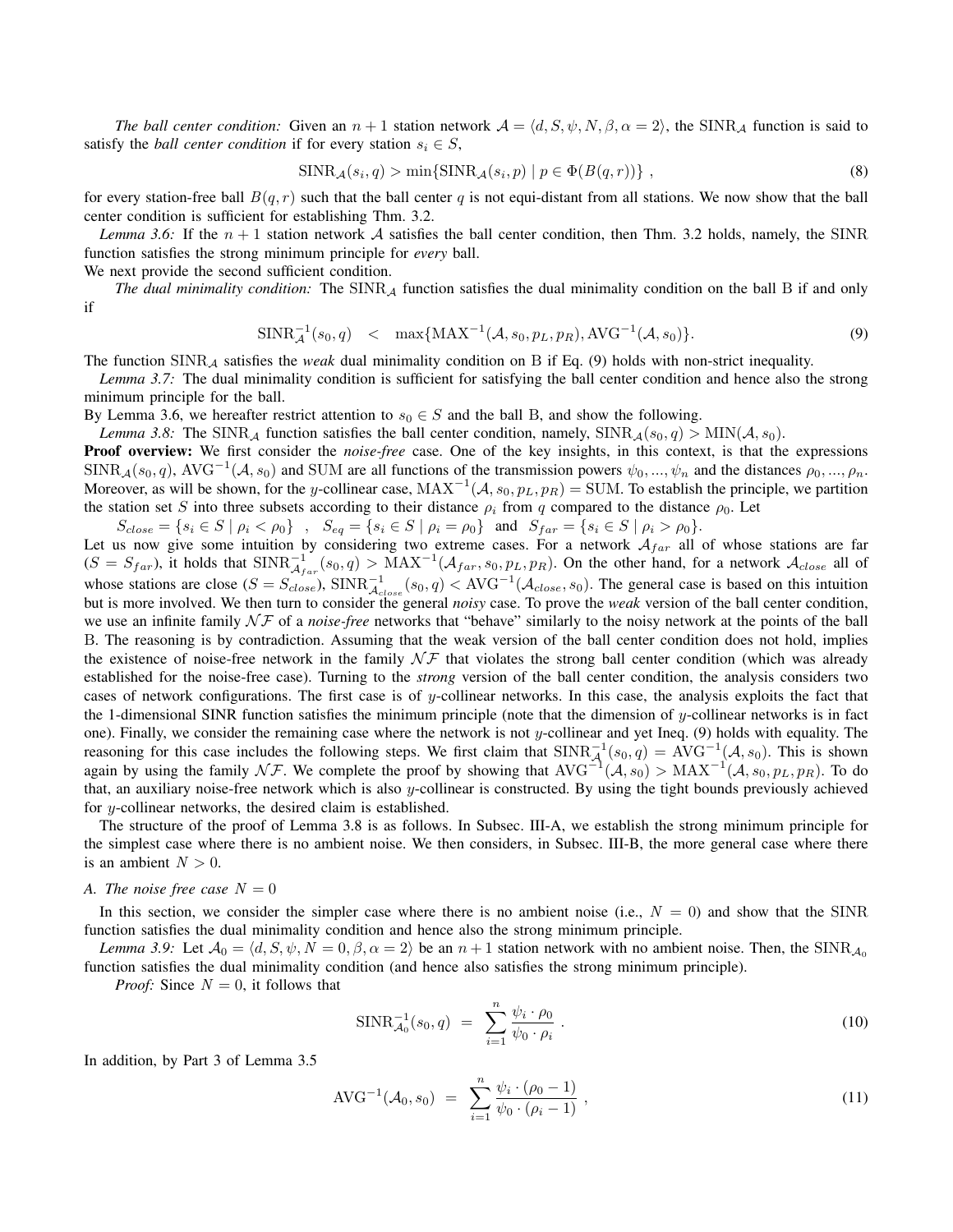and by Part  $(1,2)$  of Lemma 3.5,

$$
\text{MAX}^{-1}(\mathcal{A}_0, s_0, p_L, p_R) \geq \sum_{i=1}^n \frac{\psi_i}{\psi_0} \cdot \left(\frac{\rho_0 + 1}{\rho_i + 1}\right) \tag{12}
$$

We next partition the set of stations S into three subsets depending on their distance  $\rho_i$  from q compared to the distance  $\rho_0$ . Let

$$
S_{close} = \{ s_i \mid \rho_i < \rho_0 \}, \quad S_{eq} = \{ s_i \mid \rho_i = \rho_0 \} \quad \text{and} \quad S_{far} = \{ s_i \mid \rho_i > \rho_0 \}. \tag{13}
$$

Then,

$$
\frac{\rho_0}{\rho_i} > \frac{\rho_0 - 1}{\rho_i - 1} \text{ for every } s_i \in S_{close},
$$
\n(14)

$$
\frac{\rho_0}{\rho_i} < \frac{\rho_0 + 1}{\rho_i + 1} \quad \text{for every} \quad s_i \in S_{far}, \tag{15}
$$

$$
\frac{\rho_0}{\rho_i} = \frac{\rho_0 + 1}{\rho_i + 1} = \frac{\rho_0 - 1}{\rho_i - 1} \text{ for every } s_i \in S_{eq}.
$$
 (16)

Note that the last equality holds since  $\rho_i > 1$  for  $i = 0, ..., n$  (no station is in the ball B). By the definition of q, it holds that  $S \setminus S_{eq} \neq \emptyset$ . That is, not all stations are positioned at the same distance from the center q.

Let us give some intuition. First, let us rewrite the dual minimality condition for the  $SINR_A$  function on the ball B more explicitly, by replacing Eq. (9) with the following: either

$$
\text{SINR}_{\mathcal{A}}^{-1}(s_0, q) \quad < \quad \text{MAX}^{-1}(\mathcal{A}, s_0, p_L, p_R), \quad \text{or} \tag{17}
$$

$$
\text{SINR}_{\mathcal{A}}^{-1}(s_0, q) \quad < \quad \text{AVG}^{-1}(\mathcal{A}, s_0). \tag{18}
$$

Next, let us consider two extreme cases. If all stations are far  $(S = S<sub>far</sub>)$ , then the lemma readily follows by establishing property (17). This is shown by combining inequalities (10), (12) and (15), which yields

$$
\begin{array}{rcl} \text{SINR}_{\mathcal{A}_0}^{-1}(s_0, q) & = & \sum_{i=1}^n \frac{\psi_i \cdot \rho_0}{\psi_0 \cdot \rho_i} < \sum_{i=1}^n \frac{\psi_i \cdot (\rho_0 + 1)}{\psi_0 \cdot (\rho_i + 1)} \\ & \leq & \text{MAX}^{-1}(\mathcal{A}_0, s_0, p_L, p_R). \end{array}
$$

In contrast, if all stations are close ( $S = S_{close}$ ), then  $\sum_{i=1}^{n} \frac{\psi_i \cdot \rho_0}{\psi_0 \cdot \rho_i} > \sum_{i=1}^{n} \frac{\psi_i \cdot (\rho_0 + 1)}{\psi_0 \cdot (\rho_i + 1)}$ , so Inequality (12) cannot be applied. Instead, in this case we prove the lemma by establishing property (18). Combining together inequalities (10), (14) and (11), we have

$$
\text{SINR}_{\mathcal{A}_0}^{-1}(s_0, q) = \sum_{i=1}^n \frac{\psi_i \cdot \rho_0}{\psi_0 \cdot \rho_i} < \sum_{i=1}^n \frac{\psi_i \cdot (\rho_0 - 1)}{\psi_0 \cdot (\rho_i - 1)} = \text{AVG}^{-1}(\mathcal{A}_0, s_0) \; .
$$

We now turn to discuss the more general case in which S may contain both far and close stations, i.e.,  $S_{close} \neq \emptyset$  and  $S_{far} \neq \emptyset$ . Clearly, if Eq. (17) happens to hold, then the lemma follows as well. Hence, hereafter assume that

$$
SINR_{\mathcal{A}_0}^{-1}(s_0, q) \geq \text{MAX}^{-1}(\mathcal{A}_0, s_0, p_L, p_R), \tag{19}
$$

(as will be shown later, this happens when the net interference effect of the far stations  $S_{far}$  on the center q dominates the effect of the close stations  $S_{close}$ ), and establish property (18). By Ineq. (10) and (12), Ineq. (19) can be rewritten as

$$
\frac{\psi_i \cdot \rho_0}{\psi_0 \cdot \rho_i} \ge \frac{\psi_i \cdot (\rho_0 + 1)}{\psi_0 \cdot (\rho_i + 1)}.
$$

Rearranging, we get

$$
\sum_{i=1}^n \left( \frac{\psi_i}{\psi_0} \cdot \frac{\rho_0 - \rho_i}{\rho_i(\rho_i + 1)} \right) \ge 0.
$$

Partitioning the summation into summations on the close and far stations, and noting that  $\rho_0 - \rho_i = |\rho_0 - \rho_i|$  for every  $s_i \in S_{close}$ ;  $\rho_0 - \rho_i = 0$  for every  $s_i \in S_{eq}$ ; and  $\rho_0 - \rho_i = -|\rho_0 - \rho_i|$ , for every  $s_i \in S_{far}$ , we have that

$$
\sum_{s_i \in S_{close}} \left| \frac{\psi_i}{\psi_0} \cdot \frac{\rho_0 - \rho_i}{\rho_i(\rho_i + 1)} \right| - \sum_{s_i \in S_{far}} \left| \frac{\psi_i}{\psi_0} \cdot \frac{\rho_0 - \rho_i}{\rho_i(\rho_i + 1)} \right| \ge 0,
$$
\n(20)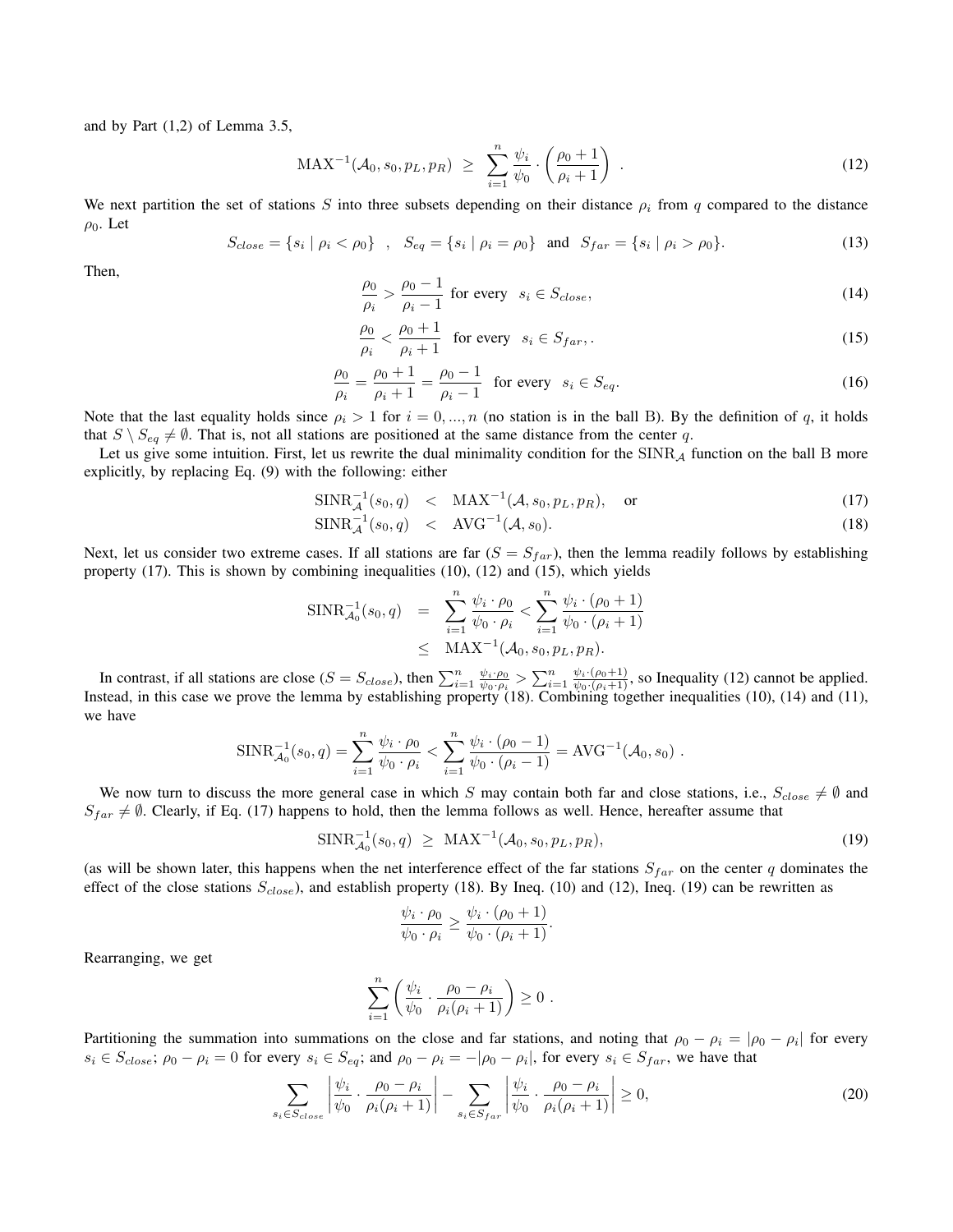(Since for every station  $s_i \in S_{eq}$ ,  $\rho_0 - \rho_i = 0$ , these stations contribute zero to the summation, so only stations in  $S_{far}$  and  $S_{close}$  need to be accounted for.) Note that since  $\rho_0 > 1$ , it follows that  $\frac{\rho_0+1}{\rho_0-1} > 0$ , so Ineq. (20) can be written as

$$
\frac{\rho_0 + 1}{\rho_0 - 1} \left( \sum_{s_i \in S_{close}} \left| \frac{\psi_i}{\psi_0} \cdot \frac{\rho_0 - \rho_i}{\rho_i(\rho_i + 1)} \right| - \sum_{s_i \in S_{far}} \left| \frac{\psi_i}{\psi_0} \cdot \frac{\rho_0 - \rho_i}{\rho_i(\rho_i + 1)} \right| \right) \ge 0. \tag{21}
$$

Moreover, for  $s_i \in S_{close}$ , it holds that  $\rho_0 > \rho_i > 1$ , implying that  $\frac{\rho_i+1}{\rho_i-1} > \frac{\rho_0+1}{\rho_0-1}$ , hence

$$
\sum_{s_i \in S_{close}} \left| \frac{\psi_i}{\psi_0} \cdot \frac{\rho_0 - \rho_i}{\rho_i(\rho_i - 1)} \right| > \frac{\rho_0 + 1}{\rho_0 - 1} \cdot \sum_{s_i \in S_{close}} \left| \frac{\psi_i}{\psi_0} \cdot \frac{\rho_0 - \rho_i}{\rho_i(\rho_i + 1)} \right|.
$$
\n(22)

Similarly, for  $s_i \in S_{far}$ ,  $\rho_i > \rho_0$ , and hence  $\frac{\rho_i+1}{\rho_i-1} < \frac{\rho_0+1}{\rho_0-1}$ , concluding that

$$
\sum_{s_i \in S_{far}} \left| \frac{\psi_i}{\psi_0} \cdot \frac{\rho_0 - \rho_i}{\rho_i(\rho_i - 1)} \right| < \frac{\rho_0 + 1}{\rho_0 - 1} \cdot \sum_{s_i \in S_{far}} \left| \frac{\psi_i}{\psi_0} \cdot \frac{\rho_0 - \rho_i}{\rho_i(\rho_i + 1)} \right|.
$$
\n
$$
\tag{23}
$$

Combining the above three inequalities (21-23) we get that,

$$
\sum_{s_i \in S_{close}} \left| \frac{\psi_i}{\psi_0} \cdot \frac{\rho_0 - \rho_i}{\rho_i(\rho_i - 1)} \right| - \sum_{s_i \in S_{far}} \left| \frac{\psi_i}{\psi_0} \cdot \frac{\rho_0 - \rho_i}{\rho_i(\rho_i - 1)} \right| > 0. \tag{24}
$$

We now complete the proof by noting that

$$
\begin{split} \text{SINR}_{\mathcal{A}_0}^{-1}(s_0, q) - \text{AVG}(\mathcal{A}_0, s_0) &= \sum_{i=1}^n \frac{\psi_i \cdot \rho_0}{\psi_0 \cdot \rho_i} - \sum_{i=1}^n \frac{\psi_i \cdot (\rho_0 - 1)}{\psi_0 \cdot (\rho_i - 1)} = \sum_{i=1}^n \left( \frac{\psi_i}{\psi_0} \cdot \frac{\rho_i - \rho_0}{\rho_i(\rho_i - 1)} \right) \\ &= \sum_{s_i \in S_{far}} \left| \frac{\psi_i}{\psi_0} \cdot \frac{\rho_0 - \rho_i}{\rho_i(\rho_i - 1)} \right| - \sum_{s_i \in S_{close}} \left| \frac{\psi_i}{\psi_0} \cdot \frac{\rho_0 - \rho_i}{\rho_i(\rho_i - 1)} \right| < 0 \;, \end{split}
$$

where the first equality holds by Ineq. (10) and Ineq. (11); the third equality holds, since  $\rho_i \le \rho_0$ , for every  $s_i \in S_{close}$  and  $\rho_i > \rho_0$ , for every  $s_i \in S_{close}$  and the last inequality holds by Ineq. (24). Lemma 3.9 fo  $\rho_i > \rho_0$ , for every  $s_i \in S_{far}$ ; and the last inequality holds by Ineq. (24). Lemma 3.9 follows by Lemma 3.7.

## *B.* The noisy case  $N > 0$

We now turn to consider the more general case where the network A has a positive noise  $N > 0$ . The reasoning for this case is more involved and consists of the following stages. In Subsec. III-B1, we first prove that the  $SINR_A$  function satisfies the *weak* minimum principle. The following two subsections establish the *strong* minimum principle for the SINR<sup>A</sup> function, where Subsec. III-B2 considers the extreme case of y-collinear networks where all the stations are aligned on the y-axis. Finally, Subsec. III-B3 deals with the complementary case where not all stations of  $A$  are aligned on the line between  $s_0$  and q (i.e., the y-axis).

*1) The Weak Minimum Principle for the Noisy Case* N > 0*:* We begin by establishing the weak version of the minimum principle for the noisy setting. Specifically, we show that the  $SINR_A$  function satisfies the dual minimality condition in the weak sense, i.e., it satisfies Eq. (9) with non strict inequality.

Our proof technique makes use of an infinite sequence of networks  $A_\ell$ , for  $\ell \in \mathbb{R}_{>1}$  that mimics the noisy network A at the points of the ball B as  $\ell$  gets sufficiently large.

*Mimicking* A *by an infinite sequence of noise-free networks:* Let  $\mathcal{NF} = \{ \mathcal{A}(\ell) \mid \ell > 1 \}$  be an infinite family of noise-free networks  $\mathcal{A}(\ell)$ . Each of these networks consists of  $n + 2$  stations, namely, the  $n + 1$  stations S of A plus an additional station,  $s_\ell$ , whose position and transmission power are parameterized by  $\ell$ . Intuitively,  $\mathcal{A}(\ell)$  is obtained from  $\mathcal A$ by replacing the noise N with an additional station  $s_\ell$  that plays a similar role to that of the noise at the points of the ball B as  $\ell$  tend to infinity. The "noise-simulating" station  $s_\ell$  is located at the point  $(0, \ell)$  and its transmission power is  $\psi_\ell = N \cdot \ell^2$ , hence the received signal strength of  $s_\ell$  at point q equals that of the noise N. Formally,  $A(\ell) = \langle d, S_\ell, \bar{\psi}_\ell, N = 0, \beta, \alpha \rangle$ , where  $S_{\ell} = S \cup \{s_{\ell}\}, s_{\ell} = (0, \ell), \bar{\psi}_{\ell} = (\psi_0, ..., \psi_n, \psi_{\ell})$  and  $E_{\mathcal{A}(\ell)}(s_{\ell}, q) = \psi_{\ell} \cdot \text{dist}(s_{\ell}, q)^{-2} = N$ .

*Lemma 3.10:* The following properties hold for every  $A_\ell \in \mathcal{NF}$ .

- (P1)  $\text{SINR}_{\mathcal{A}(\ell)}^{-1}(s_0, q) = \text{SINR}_{\mathcal{A}}^{-1}(s_0, q);$
- (P2)  $\lim_{\ell \to \infty} \text{AVG}^{-1}(\mathcal{A}(\ell), s_0) = \text{AVG}^{-1}(\mathcal{A}, s_0);$
- (P3)  $\lim_{\ell \to \infty}$  MAX<sup>-1</sup>( $\mathcal{A}(\ell), s_0, p_L, p_R$ ) = MAX<sup>-1</sup>( $\mathcal{A}, s_0, p_L, p_R$ ); and
- (P4)  $\text{MAX}^{-1}(\mathcal{A}(\ell), s_0, p_L, p_R) < \text{MAX}^{-1}(\mathcal{A}, s_0, p_L, p_R).$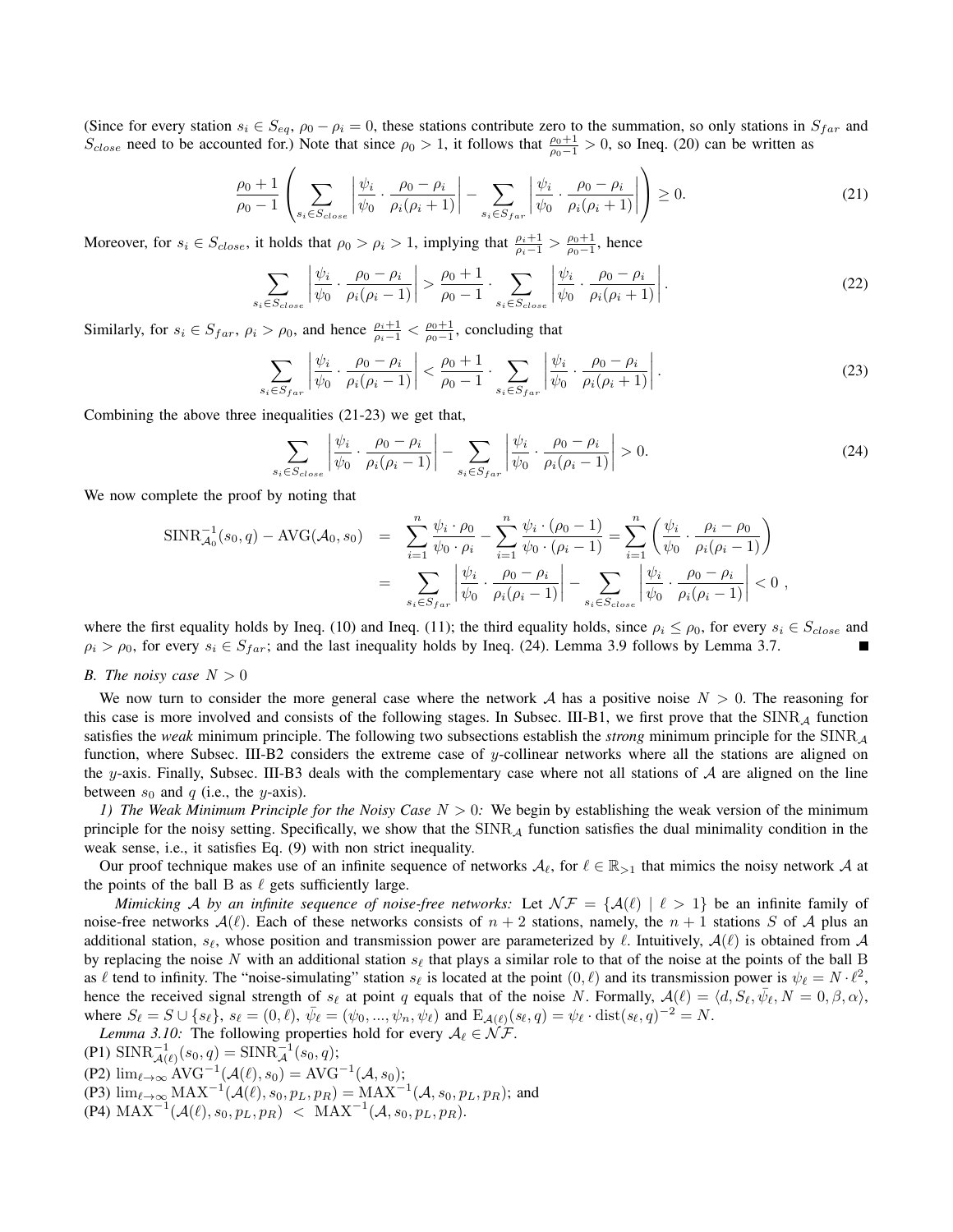*Proof:* (P1) holds since  $E_{\mathcal{A}(\ell)}(s_{\ell}, q) = N$ . Recall that for every  $p \in \Phi(B)$ ,  $E_{\mathcal{A}}(s_{\ell}, p) = \frac{N \cdot \ell^2}{\text{dist}(s_{\ell}, p)}$  $\frac{N \cdot \ell^2}{\text{dist}(s_\ell, p)^2}$  and by the triangle inequality,  $\ell - 1 \leq \text{dist}(s_\ell, p) \leq \ell + 1$ . Hence,  $N \cdot \left(\frac{\ell}{\ell+1}\right)^2 \leq \text{E}_{\mathcal{A}}(s_\ell, p) \leq N \cdot \left(\frac{\ell}{\ell-1}\right)^2$ , and thus  $\lim_{\ell \to \infty} \text{E}_{\mathcal{A}(\ell)}(s_\ell, p) = N$ , for every  $p \in \Phi(B)$ . Properties (P2) and (P3) follow. It remains to consider (P4). Since  $dist(s_\ell, p_i)^2 = \ell^2 + 1$ , for  $i \in \{L, R\}$ , the received signal strength of  $s_\ell$  at point  $p_i$  is  $E_{\mathcal{A}(\ell)}(s_\ell, p_i) = N \cdot \frac{\ell^2}{\ell^2 + 1}$  $\frac{\ell^2}{\ell^2+1}$  < N. Hence SINR<sub>A( $\ell$ )</sub>( $s_0, p_i$ ) > SINR<sub>A</sub>( $s_0, p_i$ ) or  $\text{SINR}_{\mathcal{A}(\ell)}^{-1}(s_0, p_i) < \text{SINR}_{\mathcal{A}}^{-1}(s_0, p_i)$  for  $i \in \{L, D\}$ . Property (P4) follows.

We are now ready to show that when  $N \geq 0$ , the minimum principle holds in the *weak* sense (non strict inequality).

*Lemma 3.11:* Suppose that  $N \geq 0$ . Then the SINR<sub>A</sub> satisfies the weak dual minimality condition, i.e.,  $\text{SINR}_{\mathcal{A}}^{-1}(s_0, q) \leq \max \left\{ \text{MAX}^{-1}(\mathcal{A}, s_0, p_L, p_R), \text{AVG}^{-1}(\mathcal{A}, s_0) \right\}.$ 

*Proof:* Suppose, towards contradiction, that

$$
\text{SINR}_{\mathcal{A}}^{-1}(s_0, q) > \text{AVG}^{-1}(\mathcal{A}, s_0) \text{ and } \text{SINR}_{\mathcal{A}}^{-1}(s_0, q) > \text{MAX}^{-1}(\mathcal{A}, s_0, p_L, p_R).
$$

This implies, together with properties (P2) and (P3) of Lemma 3.10, that there exists a sufficiently large number  $\ell^*$  such that  $\mathcal{A}(\ell^*) \in \mathcal{NF}$  and  $\text{SINR}_{\mathcal{A}}^{-1}(s_0, q) > \text{AVG}^{-1}(\mathcal{A}(\ell^*), s_0)$  and  $\text{SINR}_{\mathcal{A}}^{-1}(s_0, q) > \text{MAX}^{-1}(\mathcal{A}(\ell^*), s_0, p_L, p_R)$ . Combining this with property (P1) of Lemma 3.10, we get that  $SINR^{-1}_{\mathcal{A}(\ell^*)}(s_0, q) > AVG^{-1}(\mathcal{A}(\ell^*), s_0)$  and  $SINR^{-1}_{\mathcal{A}(\ell^*)}(s_0, q) >$  $MAX^{-1}(\mathcal{A}(\ell^*), s_0, p_L, p_R)$ . Since  $\mathcal{A}(\ell^*)$  is a noise-free network, this is in contradiction with Lemma 3.9 (taking  $\mathcal{A}_0 =$  $\mathcal{A}(\ell^*)$ ). The claim follows.

*2) The Strong Minimum Principle for Noisy Collinear Networks:* In this subsection, we establish the strong minimum principle for y-collinear networks where all stations are aligned on the y-axis. The analysis of this case exploits the weak minimum principle for 1-dimension that was established in [7].

*Fact 3.12 (Minimum principle in*  $\mathbb{R}^1$  [7]): In a 1-dimensional network, (i.e., all stations are aligned on a line), the SINR function satisfies the minimum principle.

As explained in [7], Fact 3.12 immediately implies the following corollary (adapted to the current setting where the stations of the 1-dimensional network are embedded on the  $y$ -axis instead on the x-axis).

*Corollary 3.13 (Weak minimum principle in*  $\mathbb{R}^1$ ): Consider a network A where each  $s_i \in S$  is positioned on  $(0, y_i)$ . Let  $q_1$  and  $q_2$  be two points on the y-axis, such that there is no station of S on the segment  $\overline{q_1 q_2}$ . Then for every  $p \in \overline{q_1 q_2}$ 

$$
\text{SINR}_{\mathcal{A}}(s_0, p) \ge \text{MIN}(\mathcal{A}, s_0, q_1, q_2) \tag{25}
$$

We begin by showing that the minimum principle holds also in the strong sense for the 1-dimensional case.

*Lemma 3.14 (Strong minimum principle in*  $\mathbb{R}^1$ ): For a network A and points as in Cor. 25, Eq. (25) holds with strict inequality.

*Proof:* First, note that the SINR function restricted to any straight line segment  $\overline{pq}$  is not constant. This holds as the characteristic polynomial of the SINR function has finite and positive degree, hence its derivative cannot be zero over a segment. Assume, towards contradiction, that there is an internal point  $p \in \overline{q_1 q_2}$  such that  $\text{SINR}_{\mathcal{A}}(s_0, p) = \text{MIN}(\mathcal{A}, s_0, q_1, q_2)$ . Without loss of generality, assume that  $SINR_A(s_0, q_1) \leq SINR_A(s_0, q_2)$ . We consider two cases.

**Case (a):** SINR<sub>A</sub> $(s_0, q_1)$  < SINR<sub>A</sub> $(s_0, q_2)$ . Since the SINR function is not constant in the segment  $\overline{q_1p}$ , there exists some point  $w_1 \in \overline{q_1 p}$  such that  $SINR_{\mathcal{A}}(s_0, w_1) \neq SINR_{\mathcal{A}}(s_0, q_1)$  and by Cor. 3.13, necessarily,  $SINR_{\mathcal{A}}(s_0, w_1) > SINR_{\mathcal{A}}(s_0, q_1)$ . Since p is an internal point in the segment  $\overline{w_1 q_2}$  but  $SINR_{\mathcal{A}}(s_0, p) < SINR_{\mathcal{A}}(s_0, w_1)$ ,  $SINR_{\mathcal{A}}(s_0, q_2)$ , we end with contradiction to Cor. 3.13.

**Case (b):** SINR<sub>A</sub>(s<sub>0</sub>, q<sub>1</sub>) = SINR<sub>A</sub>(s<sub>0</sub>, q<sub>2</sub>). Since the SINR function is not constant in the segments  $\overline{q_1 p}$  and  $\overline{p q_2}$ , there exists an internal point  $w_1$  (resp.,  $w_2$ ) in the segment  $\overline{q_1 p}$  (resp.,  $\overline{p q_2}$ ) such that  $SINR_{\mathcal{A}}(s_0, w_1)$ ,  $SINR_{\mathcal{A}}(s_0, w_2) \neq$  $SINR_A(s_0, p)$ . Combining this with Cor. 3.13 for the points  $w_1, w_2 \in \overline{q_1 q_2}$ , it holds that

$$
\text{SINR}_{\mathcal{A}}(s_0, w_1), \text{SINR}_{\mathcal{A}}(s_0, w_2) > \text{SINR}_{\mathcal{A}}(s_0, p) \tag{26}
$$

Finally, by applying Cor. 3.13 for the segment  $\overline{w_1 w_2}$ , since  $p \in \overline{w_1 w_2}$ , it holds that  $\text{SINR}_{\mathcal{A}}(s_0, p) > \text{MIN}(\mathcal{A}, s_0, w_1, w_2)$ . In contradiction by Eq. (26), the claim follows.

*Lemma 3.15:* Let A be a y-collinear network. Then,  $SINR_A$  satisfies the strong minimum principle on B.

*Proof:* Recall that  $p_D = (0, -1)$  and  $p_U = (0, 1)$  are the two points on the intersection of y-axis and  $\Phi(B)$ , hence

$$
MAX^{-1}(\mathcal{A}, s_0) \ge MAX^{-1}(\mathcal{A}, s_0, p_D, p_U).
$$
\n(27)

Since the segment  $\overline{p_{D}p_{U}} \subset B$  and B is free from stations, by the strong minimum principle for  $\mathbb{R}^{1}$  (Lemma 3.14), it holds that  $SINR^{-1}(s_0, q) < MAX^{-1}(A, s_0, p_D, p_U)$ , by combining with Eq. (27), Lemma 3.8 follows. Thus by Lemma 3.6, Lemma 3.15 follows as well.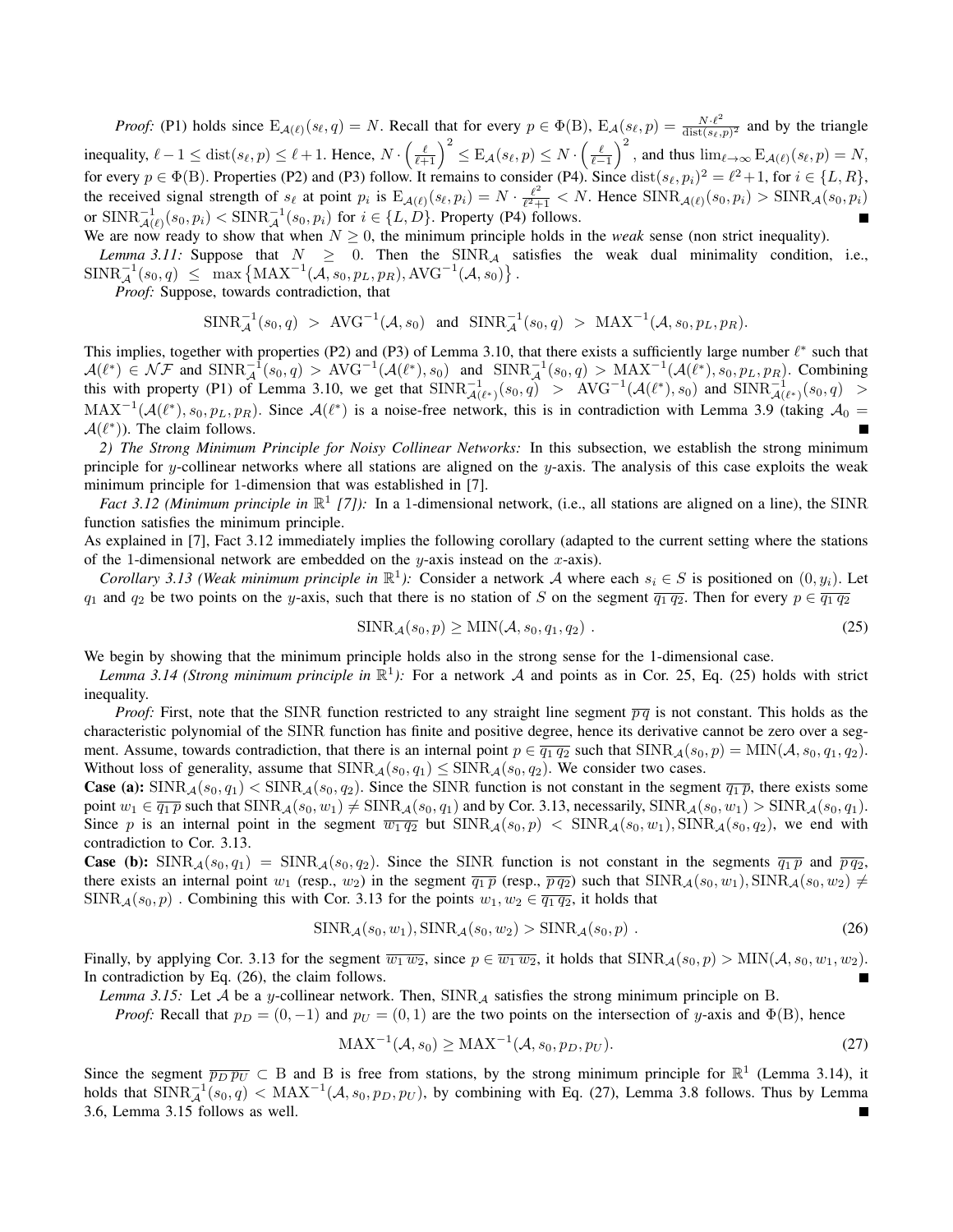*3) The Strong Minimum Principle for Noisy Non-Collinear Networks:* In this section, we consider a non-collinear network A in which not all its stations are aligned on the y-axis. We have shown before (in Lemma 3.11) that such a network satisfies the *weak* dual minimality condition. If it also satisfies the *strong* dual minimality condition, then we are done by Lemma 3.7. Hence, it remains to consider the case where

$$
SINR_{\mathcal{A}}^{-1}(s_0, q) = \max\{MAX^{-1}(\mathcal{A}, s_0, p_L, p_R), AVG^{-1}(\mathcal{A}, s_0)\}.
$$
 (28)

Indeed, we believe that this can be realized by some networks. Yet, as will be shown now, the strong minimum principle still holds. We show that the  $SINR_A$  function satisfies the strong minimum principle even in this case.

We begin by showing that if Equality (28) holds then the SINR value at the center point  $q$  is equal to the average SINR value on the ball's boundary, i.e.,  $SINR^{-1}(s_0, q) = AVG^{-1}(\mathcal{A}, s_0)$ . To prove this, Lemma 3.16 exploits properties (P1), (P2) and (P4) of Lemma 3.10 to show in that in this special case, the dominating parameter is the average SINR−<sup>1</sup> value on the ball's boundary, namely,

$$
AVG^{-1}(\mathcal{A}, s_0) \ge MAX^{-1}(\mathcal{A}, s_0, p_L, p_R).
$$
\n
$$
(29)
$$

By Inequality (29) there are now only two cases to consider. The first case is where  $AVG^{-1}(A, s_0) = MAX^{-1}(A, s_0, p_L, p_R)$ . Lemma 3.17 shows that this case can be attained only for y-collinear networks. Hence it remains to consider only the complementally case, where  $AVG^{-1}(A, s_0) > MAX^{-1}(A, s_0, p_L, p_R)$ . Lemma 3.18, shows that under this setting, the strong minimum principle is guaranteed to exists. We now describe the proof in details.

*Lemma 3.16:* If Eq. (28) holds, then Eq. (29) holds, i.e.,  $SINR^{-1}(s_0, q) = AVG^{-1}(A, s_0)$ .

*Proof:* To prove the claim, it is sufficient to show that if  $\text{SINR}_{\mathcal{A}}^{-1}(s_0, q) > \text{AVG}^{-1}(\mathcal{A}, s_0)$ , then  $\text{SINR}_{\mathcal{A}}^{-1}(s_0, q) < \frac{1}{\sqrt{2}}$  $MAX^{-1}(\mathcal{A}, s_0, p_L, p_R)$ . To show this, assume towards contradiction that  $(CON1)$ :  $SINR^{-1}_{\mathcal{A}}(s_0, q) > AVG^{-1}(\mathcal{A}, s_0)$ ; and (CON2):  $\text{SINR}_{\mathcal{A}}^{-1}(s_0, q) \geq \text{MAX}^{-1}(\mathcal{A}, s_0, p_L, p_R)$ . Let  $\ell^*$  be a sufficiently large real number such that  $\mathcal{A}(\ell^*) \in \mathcal{NF}$  and

$$
\text{SINR}_{\mathcal{A}}^{-1}(s_0, q) > \text{AVG}^{-1}(\mathcal{A}(\ell^*), s_0). \tag{30}
$$

(By Property (P2) of Lemma 3.10, it holds that  $\lim_{\ell \to \infty} AVG^{-1}(\mathcal{A}(\ell), s_0) = AVG^{-1}(\mathcal{A}, s_0)$ , hence such a real number  $\ell^*$ exists by the contradictory assumption (CON1).)

By the contradictory assumption (CON2),  $\text{SINR}_{\mathcal{A}}^{-1}(s_0, q) \geq \text{MAX}^{-1}(\mathcal{A}, s_0, p_L, p_R)$ . Combining with Property (P4) of Lemma 3.10, we have

$$
SINR_{\mathcal{A}}^{-1}(s_0, q) > MAX^{-1}(\mathcal{A}(\ell^*), s_0, p_L, p_R).
$$
 (31)

Finally, by Property (P1) of Lemma 3.10, it holds that  $SINR^{-1}_{\mathcal{A}(\ell^*)}(s_0, q) = SINR^{-1}_{\mathcal{A}}(s_0, q)$ . Combining this with Eq. (30) and (31), we have that  $\text{SINR}_{\mathcal{A}(\ell^*)}^{-1}(s_0, q) > \max\{\text{MAX}^{-1}(\mathcal{A}(\ell^*), s_0, p_L, p_R), \text{AVG}^{-1}(\mathcal{A}(\ell^*), s_0)\}.$  Since  $\mathcal{A}(\ell^*)$  is a noise-free network, we end with contradiction with Lemma 3.9. The claim follows.

*Lemma 3.17:* If A is a non-collinear network, satisfying Eq. (28), then

$$
AVG^{-1}(\mathcal{A}, s_0) > MAX^{-1}(\mathcal{A}, s_0, p_L, p_R).
$$

*Proof:* By Eq. (29) that was established in Lemma 3.16, it is sufficient to show that AVG<sup>-1</sup>( $A$ , s<sub>0</sub>)  $\neq$  $\text{MAX}^{-1}(\mathcal{A}, s_0, p_L, p_R).$ 

Assume, towards contradiction that  $AVG^{-1}(A, s_0) = MAX^{-1}(A, s_0, p_L, p_R)$ . Combining with Lemma 3.16, we have that

$$
SINR_{\mathcal{A}}^{-1}(s_0, q) = \text{AVG}^{-1}(\mathcal{A}, s_0) = \text{MAX}^{-1}(\mathcal{A}, s_0, p_L, p_R). \tag{32}
$$

We next construct two networks  $A'$  and  $A''$  with stations  $s'_0$  and  $s''_0$  respectively, such that

(Q1)  $\text{SINR}_{\mathcal{A}}^{-1}(s_0, q) = \text{SINR}_{\mathcal{A}', s'_0}(s'_0, q) = \text{SINR}_{\mathcal{A}''}^{-1}(s''_0, q);$ 

- (Q2)  $AVG^{-1}(\mathcal{A}'', s_0) < AVG^{-1}(\mathcal{A}', s'_0) = AVG^{-1}(\mathcal{A}, s_0);$
- (Q3)  $\text{MAX}^{-1}(\mathcal{A}', s'_0, p_L, p_R), \text{MAX}^{-1}(\mathcal{A}'', s''_0, p_L, p_R) < \text{MAX}^{-1}(\mathcal{A}, s_0, p_L, p_R).$

Note that the existence of such networks results in a contradiction. Specifically, by combining Eq. (32) with properties (Q1) and (Q2), we have that  $AVG^{-1}(\mathcal{A}'', s_0'') < SHNR_{\mathcal{A}''}^{-1}(s_0'', q)$ , and by combining properties (Q1) and (Q3),  $MAX^{-1}(\mathcal{A}'', s''_0, p_L, p_R) < SINR^{-1}_{\mathcal{A}''}(s''_0, q)$ , in contradiction to the weak minimum principle of Lemma 3.11, which implies Lemma 3.17.

It remains to describe the construction of the networks A' and A''. This first network  $A' = \langle S' = \{s'_0, ..., s'_n\}, \overline{\psi}, N, \beta, \alpha \rangle$ is obtained from the original network A by rotating separately each of its stations  $s_0$  (resp.,  $s_1, ..., s_n$ ) around the origin point  $q$  until it reaches the positive (resp., negative)  $y$ -axis and preserving the transmitting powers (similarly to the construction of  $\mathcal{A}'$  in the proof of Lemma 2.3). That is, the station  $s_0$  (resp.,  $s'_i$ ) is located at  $(0, \sqrt{\rho_0})$  (resp.,  $(0, -\sqrt{\rho_i})$ ) and its transmitting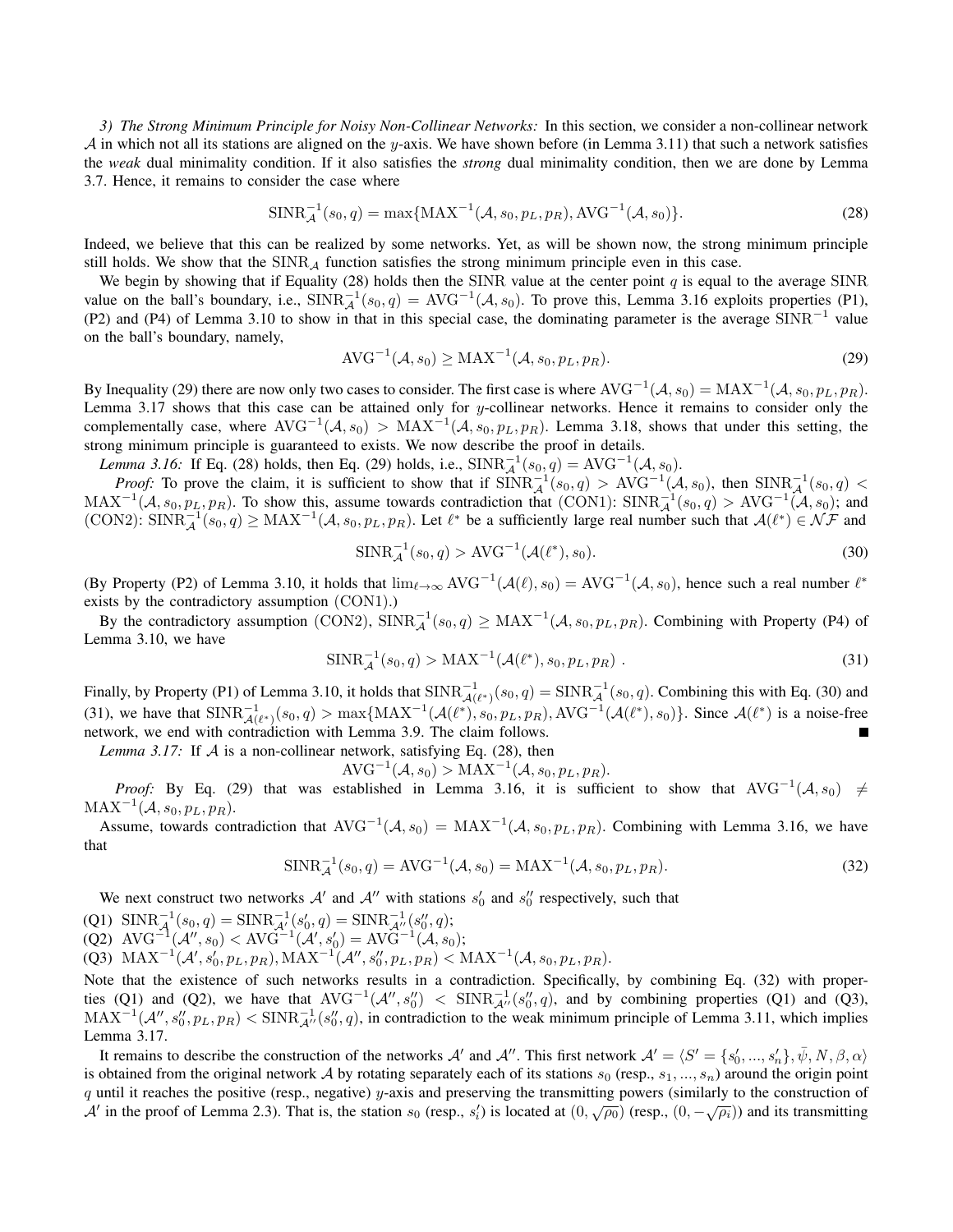

Figure 2. Three wireless systems. (a) network A, in (b) A' obtained from A and (c)  $A''$  obtained from  $A'$ .

power is  $\psi_i$  (for  $i \in \{0, ..., n\}$ ), as illustrated in Figure 2. The stations  $s'_0, ..., s'_n$  preserve their transmission powers as well as their distances to the ball center  $q$ , hence

$$
\text{SINR}_{\mathcal{A}}^{-1}(s_0, q) = \text{SINR}_{\mathcal{A}'}^{-1}(s'_0, q) = \sum_{i=1}^{n} \frac{\psi_i \cdot \rho_0}{\psi_0 \cdot \rho_i} + \frac{N \cdot \rho_0}{\psi_0} \tag{33}
$$

implying property (Q1) for network A'. Since the average energy AVG<sup>-1</sup>(A, s<sub>0</sub>) is a function of the distances  $\rho_i$ , it also holds that

$$
AVG^{-1}(\mathcal{A}, s_0) = \sum_{i=1}^{n} \frac{\psi_i \cdot (\rho_0 - 1)}{\psi_0 \cdot (\rho_i - 1)} + \frac{N(\rho_0 - 1)}{\psi_0} = AVG^{-1}(\mathcal{A}', s'_0) ,
$$
 (34)

implying property (Q2) for network A'. Furthermore, since A' is a y-collinear and A is not, by Parts 1 and 2 of Lemma 3.5 we have

$$
MAX^{-1}(\mathcal{A}', s'_0, p_L, p_R) = SUM < MAX^{-1}(\mathcal{A}, s_0, p_L, p_R)
$$
\n(35)

Hence  $A'$  satisfies its desired properties. We now turn to construct the second network  $A''$ , which can be obtained from  $A'$ in the following manner. Fix a sufficiently small positive real  $\epsilon \in (0, \rho_0 - 1)$  and use A' to construct an  $(n + 1)$ – station network  $\mathcal{A}'' = \langle S'' = \{s_0'', s_1', \dots, s_n'\}, \overline{\psi''} = (\psi_0'', \overline{\psi_1}, \dots, \psi_n), N, \beta, \alpha \rangle$  by substituting station  $s_0'$  with station  $s_0''$  preserving the energy at q (i.e.,  $E_{A''}(s_0'', p) = E_{A'}(s_0', q)$ ). The station  $s_0''$  is still located on the positive y-axis but it is a bit closer to q than  $s'_0$ . That is,  $s''_i$  is located at  $(0, \sqrt{\rho''_0})$ , where  $\rho''_0 = \rho_0 - \epsilon$ , and its transmission power is  $\psi''_0 = \frac{\psi_0(\rho_0 - \epsilon)}{\rho_0}$ at is,  $s''_l$  is located at  $(0, \sqrt{\rho''_0})$ , where  $\rho''_0 = \rho_0 - \epsilon$ , and its transmission power is  $\psi''_0 = \frac{\psi_0(\rho_0 - \epsilon)}{\rho_0}$ . Hence,  $\mathrm{E}_{\mathcal{A}''}(s''_0, q) = \frac{\psi''_0}{\rho_0 - \epsilon} = \frac{\psi_0}{\rho_0} = \mathrm{E}_{\mathcal{A}'}(s'_0, q)$ . Thus,

$$
\text{SINR}_{\mathcal{A}}(s_0, q) = \text{SINR}_{\mathcal{A}'}(s'_0, q) = \text{SINR}_{\mathcal{A}''}(s''_0, q),\tag{36}
$$

implying property (Q1). Note that  $\frac{\rho_0''-1}{\psi_0''} < \frac{\rho_0-1}{\psi_0}$ , hence by part (3) of Lemma 3.5, for every  $\epsilon \in (0, \rho-1)$ ,

$$
AVG^{-1}(\mathcal{A}'', s_0'') = \frac{\rho_0'' - 1}{\psi_0''} \cdot \left( \sum_{i=1}^n \frac{\psi_i}{\rho_i - 1} + N \right) < \frac{\rho_0 - 1}{\psi_0} \cdot \left( \sum_{i=1}^n \frac{\psi_i}{\rho_i - 1} + N \right) = AVG^{-1}(\mathcal{A}', s_0') ,\qquad(37)
$$

where the last equality follows by Eq. (34). This implies property (Q2). It remains to show that  $A''$  satisfies property (Q3), namely, that  $MAX^{-1}(\mathcal{A}'', s''_0, p_L, p_R) < MAX^{-1}(\mathcal{A}, s_0, p_L, p_R)$ . Since,  $SINR^{-1}_{\mathcal{A}''}(s''_0, p_i)$  is continuous in  $\epsilon$ , it holds that  $\lim_{\epsilon \to 0} \text{SINR}_{\mathcal{A}''}^{-1}(s_0'', p_i) = \text{SINR}_{\mathcal{A}'}^{-1}(s_0', p_i)$ , for  $i \in \{L, R\}$ . In addition, by Eq. (32) and properties (Q1) and (Q3) for the network  $\mathcal{A}'$ ,  $\widehat{MAX}^{-1}(\mathcal{A}', s'_0, p_L, p_R)$  <  $\widehat{SINR}_{\mathcal{A}'}^{-1}(s'_0, p_i)$ , and by property (Q1),  $MAX^{-1}(\mathcal{A}', s'_0, p_L, p_R)$  <  $\text{SINR}_{\mathcal{A}_s}^{-1}(s_0'', p_i)$ . Since all these functions are continuous in  $\epsilon$ , there exists a sufficiently small  $\epsilon > 0$  satisfying  $\text{MAX}^{-1}(\mathcal{A}^{\prime\prime}, s_0^{\prime\prime}, p_L, p_R)$  <  $\text{SINR}_{\mathcal{A}^{\prime\prime}}^{-1}(s_0^{\prime\prime}, q)$ . Combining this with property (Q1) and Eq. (32)  $\text{SINR}_{\mathcal{A}^{\prime\prime}}^{-1}(s_0^{\prime\prime}, q)$  =  $\text{SINR}_{\mathcal{A}}^{-1}(s_0, q) = \text{MAX}^{-1}(\mathcal{A}, s_0, p_L, p_R)$  establishes property (Q3) for  $\mathcal{A}''$ . Lemma 3.17 follows. We are now ready to establish the strong minimum principle for non-collinear networks.

*Lemma 3.18:* If  $\mathcal A$  is a non-collinear network satisfying Eq. (28), then  $SINR_{\mathcal A}$  satisfies the strong minimum principle. *Proof:* By Lemma 3.17, it holds that  $AVG^{-1}(\mathcal{A}, s_0) \neq MAX^{-1}(\mathcal{A}, s_0, p_L, p_R)$ . By Part 1 of Lemma 3.4, we have that  $AVG^{-1}(\mathcal{A}, s_0) < MAX^{-1}(\mathcal{A}, s_0)$ . Hence, by Lemma 3.16, it holds that also  $SINR_{\mathcal{A}}(s_0, q) < MAX^{-1}(\mathcal{A}, s_0)$ , as required for Lemma 3.8. The claim follows by applying Lemma 3.6.

Overall, by combining Lemma 3.11, Lemma 3.15, and Thm. 3.18, Lemma 3.8 is established. Hence, Thm. 3.2 followed by Lemma 3.6.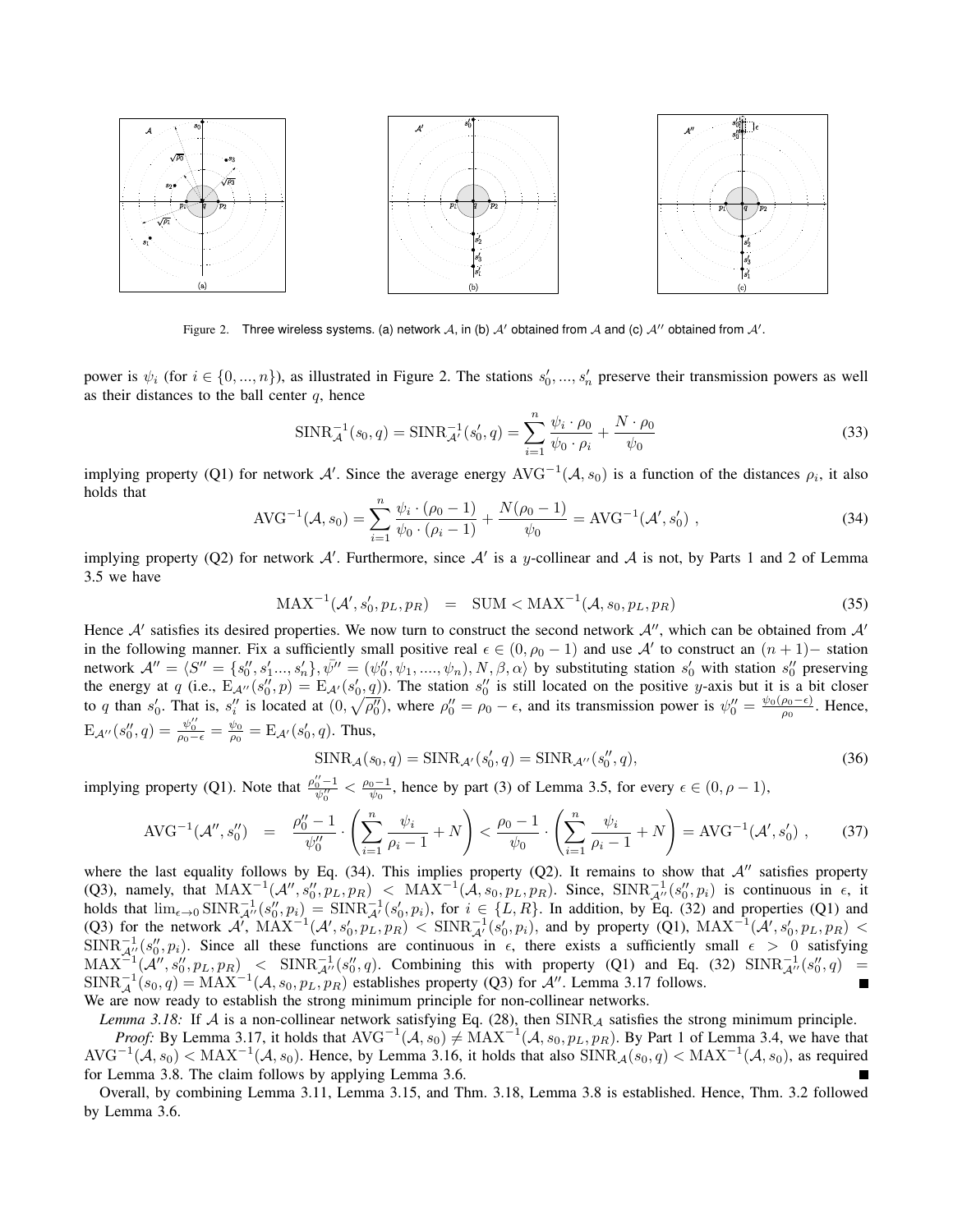*A note about general dimension*  $d > 2$ : The proof of the strong minimum principle for the ball goes by induction on the dimension d of the network. For the induction base consider  $d = 1$ . By Lemma 3.14, the property holds in this case. Next, assume that this property holds for any  $d-1 \ge 1$  and consider dimension d. Note that as long as  $MAX^{-1}(A, s_0, p_L, p_R)$ SUM is satisfied, the proof follows the exact same line as for non-collinear network. The only extreme case that it remains to consider is where  $\text{MAX}^{-1}(\mathcal{A}, s_0, p_L, p_R) = \text{SUM}$ . By Lemma 3.5(1), in  $\mathbb{R}^2$ , this happens iff the network is y-collinear. Hence the only adaptation required for general dimension  $d > 2$  is the extension of the definition of y-collinear networks to higher dimensions. In particular, note that Lemma 3.5(1) holds iff the distances of all stations to the points  $p_L$  and  $p_R$ (the intersection of the d-dimensional ball with the x-axis) are the same (i.e.,  $dist(s_i, p_L) = dist(s_i, p_R)$  for every  $s_i \in S$ ). In the 2-dimensional case, this happens only when all stations are aligned on a line (i.e., y-collinear). Generally, in higher dimension d > 2, this happens when all stations are aligned on a common d − 1 hyperplane, namely, one dimension *lower* than the considered dimension d. By the induction assumption for  $d-1$ , the strong minimum principle holds for any  $d-1$ dimensional ball, in particular it holds for the  $d-1$  dimensional ball  $B_{d-1}$  obtained by intersecting the given d-dimensional ball  $B_d$  with the  $d-1$  hyperplane in which the stations are embedded. This in turn implies that the ball center q of the ball  $B_d$  attains an SINR value strictly better than the minimum value of the points of  $\Phi(B_{d-1}) \subset B_d$ , the induction step for d follows. We next prove Thm. 3.1 for every domain D.

*Proof of Thm. 3.1 for*  $d \geq 2$ : Let  $D \subset \mathbb{R}^d$  be compact domain and assume the  $D \cap S = \emptyset$  to ensure that  $\text{SINR}_{\mathcal{A}}(s_i, p)$ is continuous on D. Define  $\min(D) = \min\{\text{SINR}_{\mathcal{A}}(s_0, p) \mid p \in D \setminus \Phi(D)\}\$  and let  $\check{p} \in D \setminus \Phi(D)$  be the point attaining the minimum. We show that  $SINR_A(s_0, \tilde{p}) = min(D) > min\{SINR_A(s_0, p) | p \in \Phi(D)\}\)$ . Assume toward contradiction that  $SINR_{\mathcal{A}}(s_0, \check{p}) \le \min\{SINR_{\mathcal{A}}(s_0, p) \mid p \in \Phi(D)\}\$ . Let  $B(\check{p}, r) \subseteq D$  be the ball centered at  $\check{p}$ . Since  $\check{p} \in D$ ,  $B(\check{p}, r)$  exists for a sufficiently small radius r. By Thm. 3.2, there exists a point  $w \in \Phi(B(p, r))$  such that  $SINR_{\mathcal{A}}(s_0, w) < SINR_{\mathcal{A}}(s_0, \check{p})$ . But  $w \in D$ , contradicting the minimality of  $\check{p}$  in D.

The following corollary demonstrates that SINR diagrams enjoy the practical implications of the minimum principle, namely, there are no free null-cells in a reception region. In addition, it characterizes the minimum points of the SINR function.

*Corollary 3.19:* (1) [No-Free-Holes in  $\mathbb{R}^d$ .] Let  $D \subseteq \mathbb{R}^d$  be an compact domain of points such that  $\Phi(D) \subseteq H_i(\mathcal{A})$  and D is free from interfering stations (i.e.,  $D \cap (S \setminus \{s_i\}) = \emptyset$  but  $s_i$  might be in D). Then  $D \subseteq \mathcal{H}_i(\mathcal{A})$ . (2) [Minimum points of the SINR function.] The function  $SINR_{\mathcal{A}}(s_i, p)$  has no minimum points in  $\mathbb{R}^d \setminus S$ .

# IV. APPLICATIONS

Most of our applications are based on the *characteristic polynomial* of  $s_i$ 's reception region  $\mathcal{H}_i(\mathcal{A})$ . This polynomial is hereafter referred to as the SINR *polynomial*. Throughout this section, assume a two-dimensional space  $(d = 2)$  where every station  $s_i \in S$  is located at point  $(a_i, b_i)$  in the plane. The SINR polynomial is given by

$$
\widetilde{H}_{i,\mathcal{A}}(x,y) = \beta \left[ \sum_{j \neq i} \psi_j \cdot \prod_{k \neq j} \left( (a_k - x)^2 + (b_k - y)^2 \right) + N \prod_j \left( (a_j - x)^2 + (b_j - y)^2 \right) \right] \tag{38}
$$
\n
$$
- \psi_i \prod_{j \neq i} \left( (a_j - x)^2 + (b_j - y)^2 \right).
$$

Throughout, it is assumed that the stations are located on rational coordinates which results in a rational SINR polynomial. In many of our applications, we are given a line-segment  $\sigma = [a, b]$  for rational points a, b and we consider the univariate SINR polynomial  $H_{i,A,\sigma}(x)$  obtained by the restriction of the SINR polynomial  $H_{i,A}(x, y)$  of Eq. (38) on  $\sigma$ . In this section, we describe a collection of tools that utilize the properties of univariate rational polynomials. The time complexities of all algorithms described, are measured in terms of *arithmetic* operations.

Our algorithms are based on isolating the roots of the rational polynomial  $H_{i,A,\sigma}(x)$ .

*Root isolation:* Isolation of the real roots of a polynomial in a given segment  $\sigma$  is the process of finding open disjoint intervals such that each interval contains exactly one real root and every real root is contained in each interval. Since the polynomial  $H_{i,A,\sigma}(x)$  has at most 2n roots, this isolation procedure results in a partition of  $\sigma$  into  $O(n)$  subsegments, each containing at most one root. By computing the Sturm sequence [13] of  $H_{i,A,\sigma}(x)$ , one can show the following.

*Lemma 4.1:* A root isolation for the polynomial  $\tilde{H}_{i,A,\sigma}(x)$  can be computed in  $O(n^3 \cdot \log n)$  arithmetic operations.

### *A. Reception Testing and Segment Testing*

For a given wireless system  $A = \langle d = 2, S, \psi, N, \beta, \alpha = 2 \rangle$  and a target station  $s_i$ , a point p is *receptive* if SINR<sub>A</sub> $(s_i, p) \ge$ β. The shape C is *receptive* if every point  $p \in C$  is receptive, i.e., SINR<sub>A</sub>( $s_i, p$ ) ≥ β at every point  $p \in C$ , otherwise it is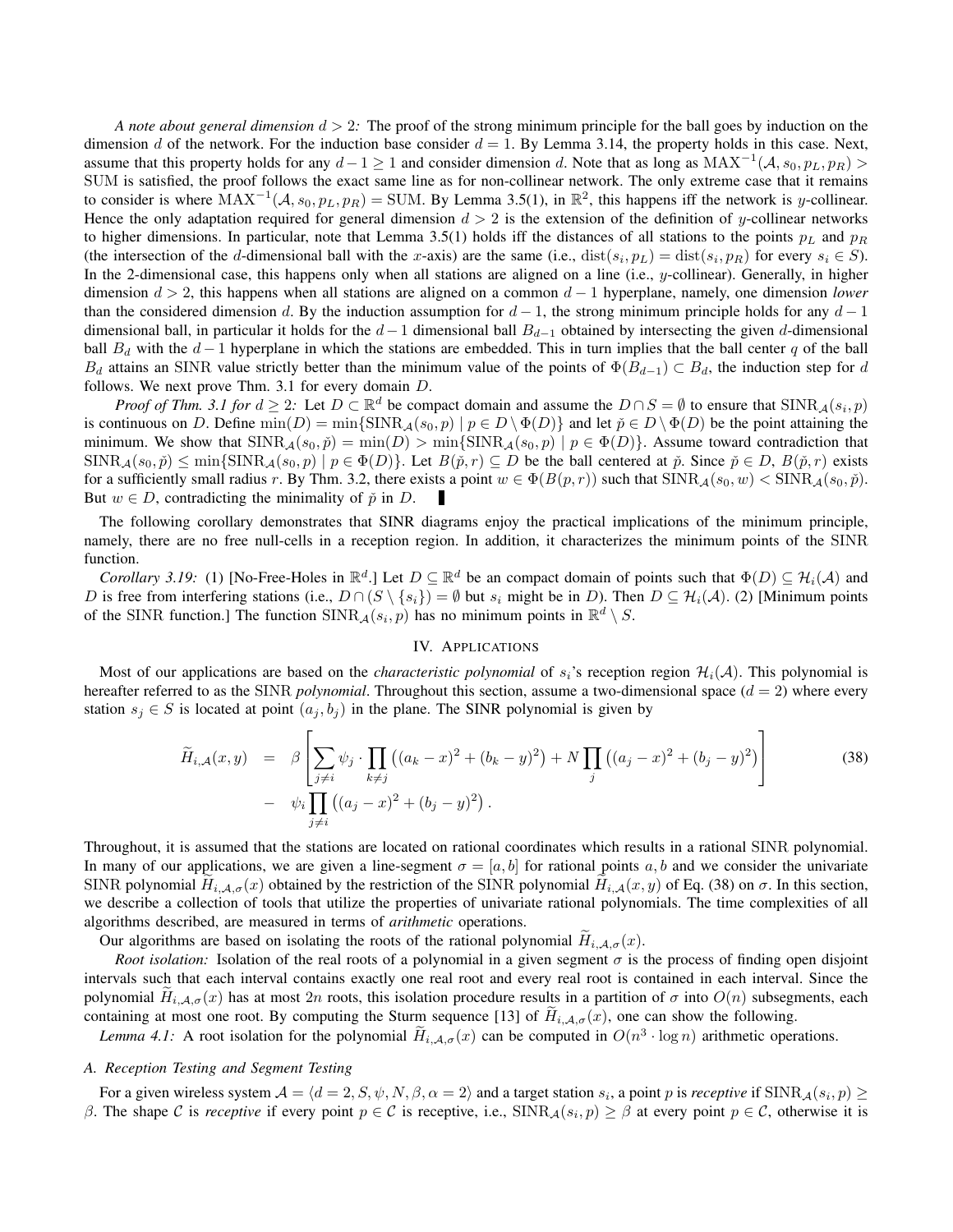*non-receptive*. In the setting of reception testing, one is given a wireless network A and a closed domain C that is free from interfering stations, i.e.,  $C \cap (S \setminus \{s_i\}) = \emptyset$ . The task is to decide if C is receptive with respect to the station  $s_i$ . The key observation here is that thanks to the minimum principle it is sufficient to test reception on the boundary of the curve in order to deduce about all its internal points.

*The Basic Tool - Segment Testing:* An important ingredient in our applications is Procedure SegTest, which tests reception on a line segment. It receives as input a line-segment  $\sigma = [a, b]$ , a network  $\mathcal{A}_{\infty}$  and a target station  $s_i$ , and outputs "yes" only if  $\sigma \subseteq H_i(\mathcal{A})$ . This is done by applying a root isolation procedure on  $H_{i,\mathcal{A},\sigma}(x)$ , i.e., the restriction of the SINR polynomial of Eq. (38) on the segment  $\sigma$ . The output of the root isolation procedure is a partition of  $\sigma$  into  $O(n)$ subsegments, each containing at most one root. To decide whether  $\sigma$  is receptive, or not, Procedure SegTest evaluates the SINR function at the endpoints of each subsegment. The answer is positive if and only if all the endpoints have SINR value at least  $\beta$ .

*Lemma 4.2:* Proc. SegTest outputs "yes" if and only if  $\sigma$  is receptive for  $s_i$  within  $O(n^3 \cdot \log n)$  arithmetic operations.

### *B. Exact Reception Testing for Polygonal Regions*

Let P be a polygon free from interfering stations with m vertices located at rational positions in  $\mathbb{R}^2$ . Note that without the minimum principle, it is not possible to decide if the entire polygon is receptive, even when using an arbitrarily large finite set of sampled points in  $P$ . Using the minimum principle, we now describe an exact algorithm for this problem.

Procedure PolygonRecepTest invokes Proc. SegTest for every segment  $\sigma \in \mathcal{P}$  of P's boundary and tests its receptiveness for a reception to  $s_i$ . It returns "yes", if and only if every edge segment of the polygon is receptive for  $s_i$ . The correctness of Proc. PolygonRecepTest follows immediately by the No-Free-Hole property of Cor. 3.19. We have the following.

*Theorem 4.3:* Given a polygon P of m vertices, an n-station network A and target station  $s_i \in S$ , it can be verified in (arithmetic) time  $O(m \cdot n^3 \log n)$  if P is receptive or not with respect to  $s_i$ .

In the full-version, we also presrent an *approximate* testing scheme that tests the reception on any shape in time that is propontial to the perimeter of the shape (rather than to its area). This scheme is later used for computing an approximation for the maximum incribed reception sphere centered at a given station.

We next use the segment test procedure to provide an exact solution for the Polygonal Power Control problem.

### *C. The Polygonal Power Control Problem*

In the *feasibility* variant of the *power control problem*, one is given *n* communication links  $\langle s_i, r_i \rangle$  and a target SINR threshold  $\beta$  and the goal is to compute a *feasible* power assignment  $\psi$  with respect to  $\beta$ , that is, a power assignment that achieves  $\text{SINR}(s_i, r_i) \ge \beta$  for every  $i \in \{1, ..., n\}$  where all stations transmit according to  $\psi$ . In the *optimization* variant of the problem, the parameter  $\beta$  is not given; rather, the goal is to compute the maximum SINR threshold  $\beta^*$  for which there exists a feasible power assignment  $\psi^*$  with respect to  $\beta^*$ . Note that the optimization problem can be approximated up to some desired ratio by using an algorithm for the feasibility problem in order to search for the best  $\beta$  via binary search. Note that in the standard setting considered so far, every transmitting station  $s_i$  was required to be successfully received only at a single reception point  $r_i$  (i.e., of zero dimension). However, due to stability considerations, communication applications usually require a successful transmission in a *two-dimensional region* rather than in a fixed number of points. In this section, we focus on the feasibility variant and consider a 2-dimensional generalization of this problem.

In the *Power Control for Polygons* (PCPG) problem, one is given a network of n stations  $S = \{s_0, \ldots, s_n\}$  in the plane, a target SINR threshold  $\beta$  and a collection of n polygons  $\mathcal{P}_1, \ldots, \mathcal{P}_n$  that are free from interfering stations (i.e.,  $P_i \cap (S \setminus \{s_i\}) = \emptyset$  for every *i*). The goal is to find a power assignment vector  $\psi$  satisfying that  $\text{SINR}(s_i, p) \ge \beta$  for every  $p \in \mathcal{P}_i$  and for every  $s_i \in S$ . This yields the following formulation.

Given 
$$
\beta
$$
, S, N and polygons  $\mathcal{P}_1, \dots, \mathcal{P}_n$ , find powers  $\psi_1, \dots, \psi_n > 0$ :  
\n
$$
\text{SINR}(s_i, p) = \frac{\psi_i \cdot \text{dist}(s_i, p)^{-\alpha}}{\sum_{s_j \in (S \setminus \{s_i\})} \psi_j \cdot \text{dist}(s_j, p)^{-\alpha} + N} \ge \beta \text{ for every } s_i \in S \text{ and } p \in \mathcal{P}_i.
$$
\n(39)

In Sec. IV-C, we show that Program (39) is convex and in addition it can be solved via the Ellipsoid method despite the fact that it contains infinitely many constraints. This holds since we are able to provide a polynomial *separation oracle* based on Procedure SegTest discussed above. We show the following.

*Theorem 4.4:* Given a set of n stations S, target SINR threshold  $\beta$  and a set of n polygons  $\mathcal{P}_1,\ldots,\mathcal{P}_n$  free of interfering stations (i.e.,  $\mathcal{P}_i \cap (S \setminus \{s_i\}) = \emptyset$  for every i) and whose endpoints vertices located at rational coordinates, there exists a polynomial time exact algorithm for PCPG when: (1)  $\beta < \beta^*$  (where  $\beta^*$  is the optimum SINR threshold of the network), or (2)  $\beta = \beta^*$  and the optimum power assignment is rational.

Note that without the minimum principle, the best one can do is to sample sufficiently many points inside each polygon  $P_i$  and solve a linear program consisting of the corresponding SINR constraints. Not only does this approach require a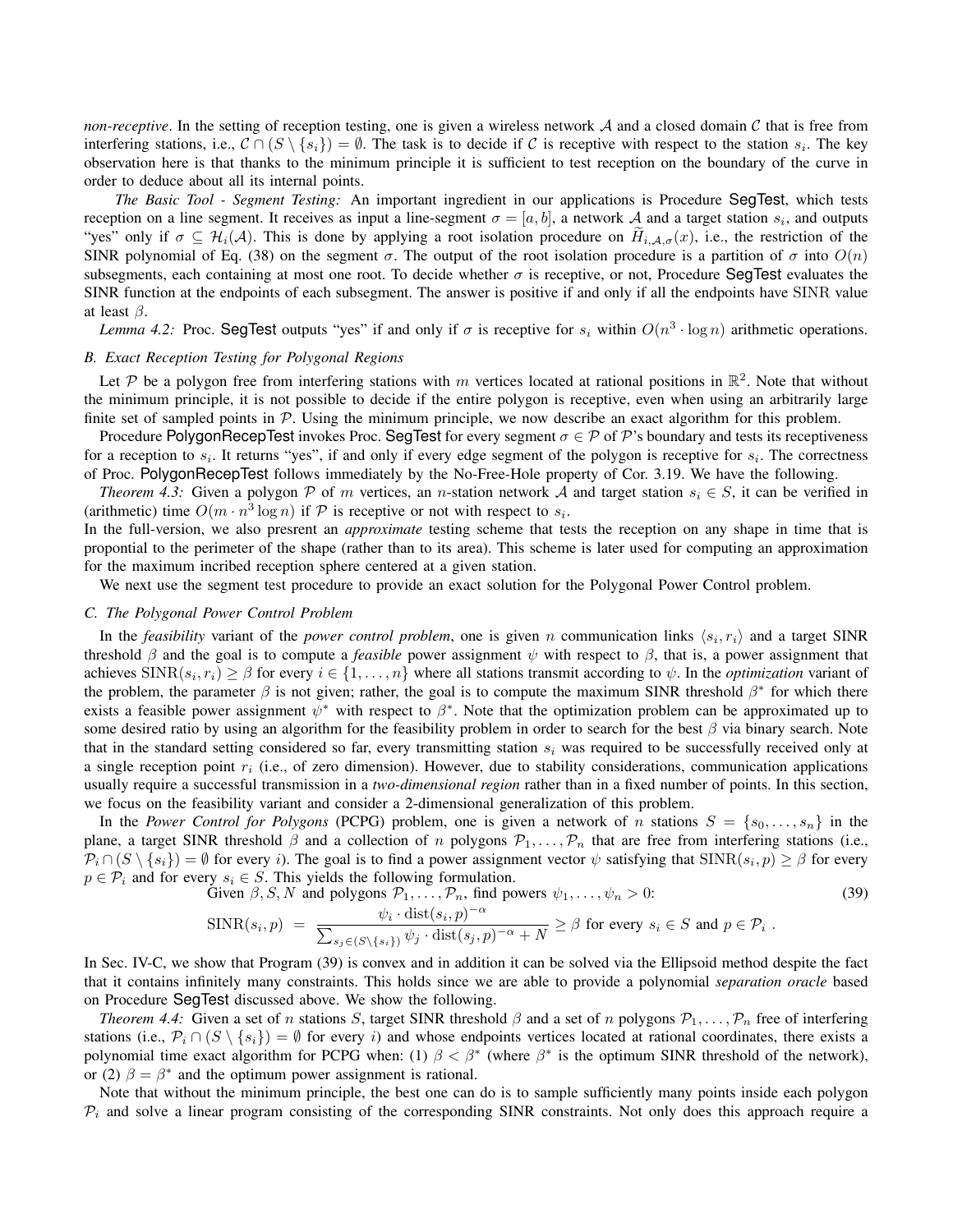large preprocessing time that depends on the area of the polygons, the number of stations  $n$  and the fatness of the reception regions (whose bounds are large), but moreover, it can never guarantee the successful transmission in the *entire* polygon region, as there is no guarantee that the unsampled polygon points receive the transmission with the desired SINR threshold of β, but rather with some  $\beta - \epsilon$ , where  $\epsilon \in (0, \beta)$  depends on the density of the sampled points within the polygon.

In contrast, using the no-free-hole property enables us to provide an exact solution for the PCPG problem for the case

where  $\beta < \beta^*$  or when the optimum power assignment for the given  $\beta^*$  is rational. We first establish convexity.

*Observation 4.5:* Program (39) is convex.

A combinatorial algorithm for *exactly* solving a convex program is possible only if it admits rational solutions [14]. A nonlinear convex program is rational if, for any setting of its parameters to rational numbers such that it has a finite optimal solution, it admits an optimal solution that is rational and can be written using polynomially many bits in the number of bits needed to write all the parameters. Note that when taking  $\beta < \beta^*$ , there is a continuous non-empty region of feasible powers and in particular there is rational solution. Hence, if the optimal power assignment for  $\beta^*$  is rational, our algorithm can compute it exactly.

We now show that this convex program can be solved exactly via the Ellipsoid method despite the fact that it contains infinitely many constraints. This holds since we are able to provide a *separation oracle*. A separation oracle is polynomial time algorithm that determines if a given candidate solution is feasible (i.e., it satisfies all linear constraints) or returns a violated constraint if it is not feasible. The separation oracle in our context is based on Proc. SegTest of Sec. IV-A. It is easy to see that Proc. SegTest can be modified to return a non-receptive point on  $\sigma$  if such exists. This non-receptive point is then used to identify a violated constraint to be supplied to the Ellipsoid algorithm. We now formally describe the separation oracle. Let  $\psi'$  be a candidate solution (e.g., the center of the current ellipsoid in which the feasible set of solutions reside). Define  $A' = \langle d, S, \psi', N, \beta, \alpha \rangle$ . Apply SegTest $(A', s_i, \sigma_j)$  for every edge  $\sigma_j$  of the input polygon  $P_i$  and every  $i \in \{1, \ldots, n\}$ . If every such  $\sigma_j \in \mathcal{P}_i$  is receptive for  $s_i$ , then  $\psi'$  is a feasible power assignment. Else, let  $\sigma_j \in \mathcal{P}_\ell$ be a non-receptive segment with respect to  $s_\ell$  and let  $p \in \sigma_j$  be a non-receptive point (this point can be returned by Proc. SegTest). Then, the violated constraint by  $\psi'$  is  $SINR_{\mathcal{A}'}(s_{\ell}, p) \geq \beta$ . This completes the description of the separation oracle.

Note that the same scheme can be extended to the problem of *sum-power minimization* or the *min-max power problems*, in which it is also required to minimize the total (resp., max) transmit power [3].

### *D. Universal Bound for the Number of Null-Cells*

We now show that the minimum principle can be utilized for providing a tight linear bound on the number of null-cells, improving over the  $O(n^{2d})$  bound of [8]. Note that the No-Free-Hole property implies that any null-cell in a reception of station  $s_i$  contains some interfering station  $s_j$ . This implies that there are  $O(n)$  null-cells in the reception zone of  $s_i$  and since there are  $n$  stations, we have the following immediate corollary.

*Corollary 4.6:* For every  $\beta > 0$  and for every dimension  $d \ge 1$ , there are  $O(n^2)$  null-cells for every *n* station network  $\mathcal{A} = \langle d, S, \psi, N, \beta, \alpha = 2 \rangle.$ 

In this section, we show that for  $\beta > 1$ , there are in fact only  $O(n)$  null-cells, for every dimension d, and this bound is tight.

*Theorem 4.7:* For  $\beta > 1$  and  $N > 0$ , the null zone  $\mathcal{H}_{\emptyset}(\mathcal{A}) \subseteq \mathbb{R}^d$  contains at most  $\tau_{\emptyset}(\mathcal{A}) = O(n)$  cells.

We begin by showing that as long as  $N > 0$ , there exists exactly one infinite null-cell and all other cells are bounded. *Lemma 4.8:* There exists exactly one unbounded null-cell  $\mathcal{H}_{\varnothing, j}(\mathcal{A})$ .

*Proof:* Since  $N > 0$ , no station can be received in  $\overline{B} = \mathbb{R}^d \setminus B(s_0, r)$  for a sufficiently large r. We therefore have that  $\overline{B}$  is fully contained in the null zone  $\mathcal{H}_{\emptyset}(\mathcal{A})$ . Note that  $\overline{B}$  is connected since for every two null points  $p, q \in \overline{B}$ , there is a curve connecting these points that is fully contained in  $\overline{B}$  as well.

It remains to bound the number of bounded cells. We begin by considering the case of  $d = 2$  and towards the end of this section extend it to general d.

For every bounded null-cell  $H_j = \mathcal{H}_{\emptyset,j}(\mathcal{A})$ , denoted by  $J_j$  its outer Jordan curve (since a null-cell is closed, this is well defined). Let  $J_j^-$  (resp.,  $J_j^+$ ) denote the region outside (resp., inside)  $J_j$ . The following observation is essential in our analysis.

*Observation 4.9:* For every Jordan curve  $J_j$ , there exists a station  $s_{j'} \in S$  satisfying that  $J_j \subset \mathcal{H}_{j'}(\mathcal{A})$ .

*Proof:* By definition of  $J_j$ , some transmission is received at every point  $p \in J_j$ , i.e., for every  $p \in J_j$  there must exist a station  $s_p$  such that  $SINR_{\mathcal{A}}(s_p, p) \ge \beta$ . By the continuity of  $J_j$  and since  $\beta > 1$ , it must hold that  $s_{p_1} = s_{p_2}$  for every  $p_1, p_2 \in J_j$ , since otherwise there must be a point  $p_0$  on  $J_j$  where the identity of the received transmitter switches from some s to some other s', which cannot happen for  $\beta > 1$ .

Note that it may be possible that  $s(J_j) \notin J_j^+$ . For an illustration of Obs. 4.9, see Fig. 3(a). Two Jordan curves  $J_1$  and  $J_2$  are *independent* if  $J_1^{\perp} \nsubseteq J_2^{\perp}$  and  $J_2^{\perp} \nsubseteq J_1^{\perp}$ , otherwise they are *dependent*. Let  $\mathcal{J} = \{J_1, \ldots, J_\ell\}$  be the collection of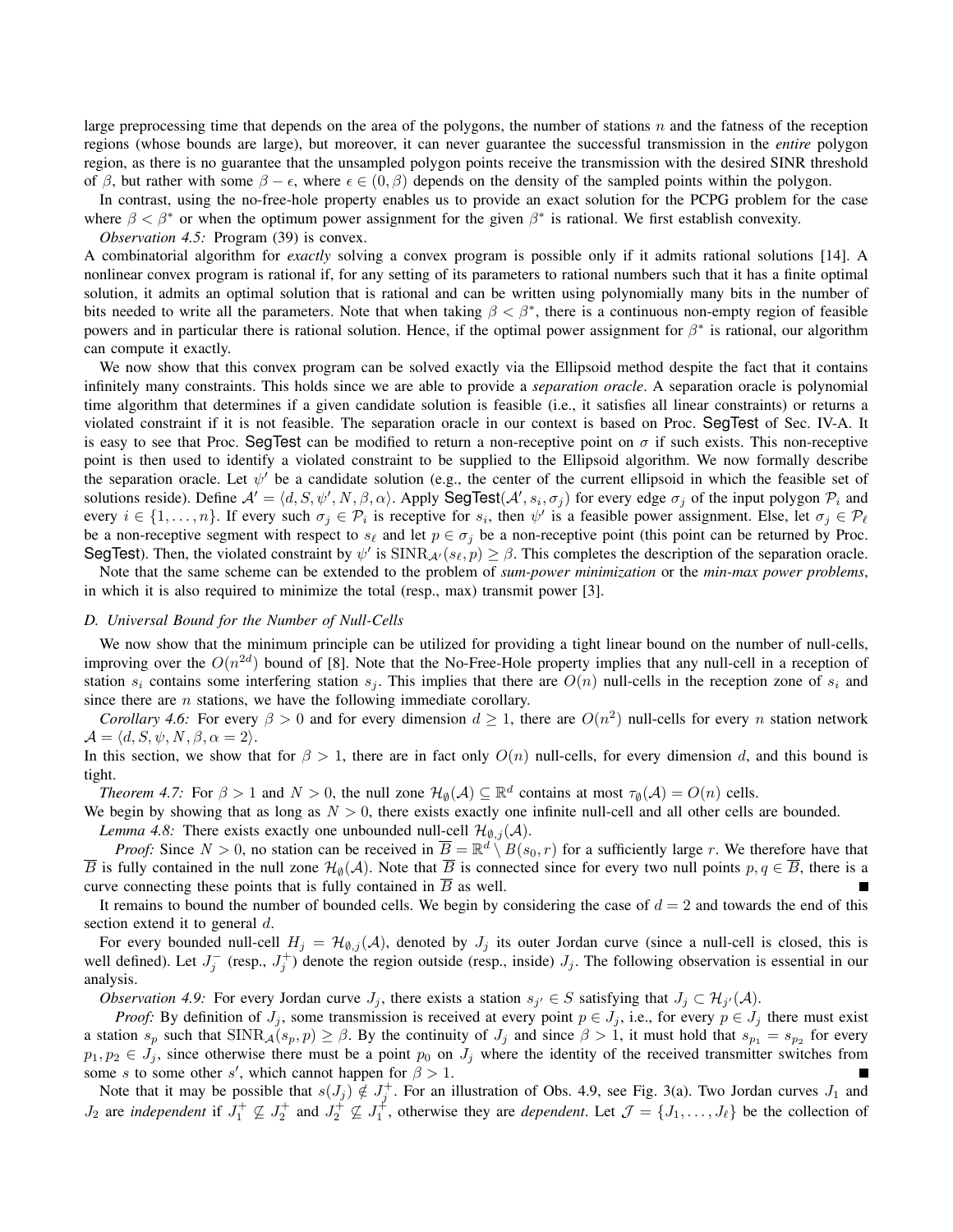Jordan curves corresponding to the null-cells  $\mathcal{H}_{\emptyset}(\mathcal{A}) = \{ \mathcal{H}_{\emptyset,1}(\mathcal{A}), \ldots, \mathcal{H}_{\emptyset,\ell}(\mathcal{A}) \}$ . The following observation plays a key role in our analysis.

*Observation 4.10:* For every  $1 \le j, j_1, j_2 \le \ell$ ,

(1) If  $J_1^+ \cap J_2^+ \neq \emptyset$  then either  $J_{j_1} \subset J_{j_2}$  or  $J_{j_2} \subset J_{j_1}$ . (2)  $J_j \cap S = \emptyset$ . (3)  $J_j^+$  contains an interfering station  $s \neq s(J_j)$ ,<br>i.e.  $(S \setminus [s(J_1)]) \cap I_1^+ \neq \emptyset$ i.e.,  $(S \setminus \{s(J_j)\}) \cap J_j^+ \neq \emptyset$ .

*Proof:* Claim (1) holds since two Jordan curves correspond to disconnected null-cells and hence they cannot intersect, although they might touch. Hence, the only possible overlap relations between them are that either they are independent or that one is contained in the other. Claim (2) follows immediately by the fact that  $J_i$  is the boundary of a null-cell. Finally, claim (3) follows by Cor. 3.19.

*The null-cells digraph:* Our analysis is based on inducing a directed forest  $F = (J, A)$  on the set of Jordan curves, where a directed edge  $a_{i_1,i_2} \in A$  connects  $J_{i_1}$  to  $J_{i_2}$  iff  $J_{i_2}^+ \subset J_{i_1}^+$  and there is no other curve  $J_k$  satisfying that  $J_{i_2} \subset J_k \subset J_{i_1}$ . It is easy to verify that F is a directed forest, and each of its components is a tree  $T_i$  rooted at some  $J(T_i)$ , with edges directed downwards from the root, where  $J_j^+ \subseteq J^+(T_i)$  for every curve  $J_j \in T_i$ . For an illustration, see Fig. 3. We may



Figure 3. (a) Illustration of a 3-station network with 2 null-cells,  $H_{\emptyset,1}$  and  $H_{\emptyset,2}$ . For every Jordan curve  $J_j$  there is station  $s_j$  that is continuously received on that curve. The two Jordan curves are dependent, and their null-cells digraph corresponds to a single directed edge  $(J_1, J_2)$ . (b) Schematic illustration of null-cells tree  $T_i$  and the regions associated with the paths of the forest  $F_i$ .

refer to  $J \in T_i$  as either a vertex in the forest or a curve in the diagram. Let  $R_i = J^+(T_i)$  be the region inside the Jordan curve of the root of  $T_i$  and let  $S_i$  be the set of stations restricted to the region  $R_i$ . (Note that  $S_i$  does not necessarily equal  $\{s(J) \mid J \in V(T_i)\}\.$  We then bound the number of vertices (i.e., null-cells) by showing that for every i,  $|T_i| \leq c \cdot |S_i|$ for some constant  $c \ge 1$ , where  $|T_i|$  is the number of vertices in  $T_i$ . Since the sets  $S_i$  are disjoint (as they reside in disjoint regions  $R_i$ ), this would establish the bound.

From now on, we focus on a specific tree  $T_i$  and denote by  $V_i^{high}$  the vertices with outdegree at least 2 in  $T_i$  and by  $V_i^{low}$  as the complementary set of vertices with outdegree at most 1. Within this set, let  $V_i^{leaf}$ in  $T_i$  and let  $V_{leaf} = \bigcup_i V_i^{leaf}$ . It is straightforward to verify that the forest F satisfies the following properties.

*Observation 4.11:* (1) If  $J_j \subset J_i$  then  $J_i$  is an ancestor of  $J_j$  in F. (2) Every two leaves  $J_k, J_{k'} \in V_i^{leaf}$  are independent. *Proof:* Begin with (1). We prove it by the induction on the depth of  $J_j$  in its tree (i.e., the distance of  $J_j$  from the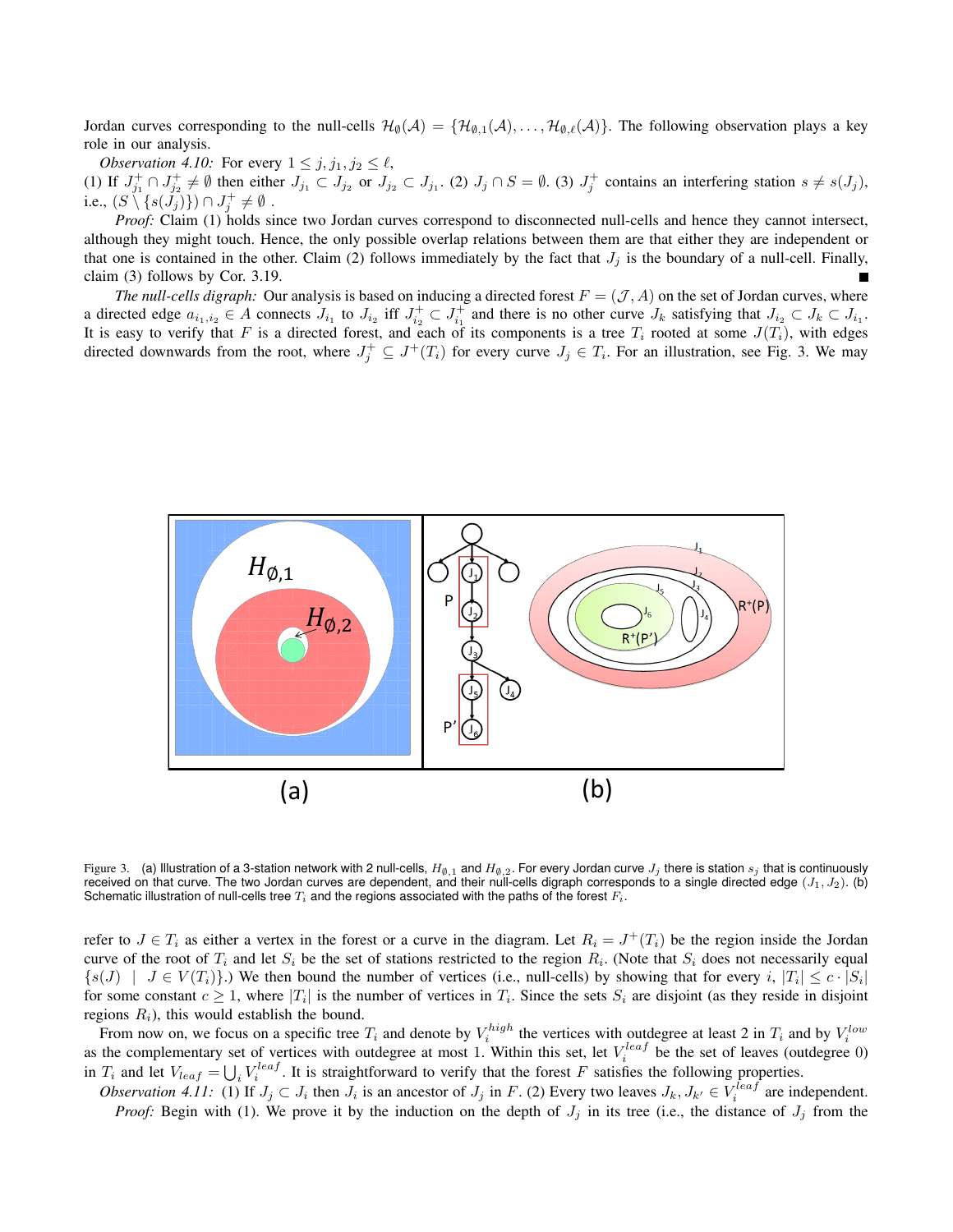root). For the base of the induction,  $J_j$  is the son of the root (i.e., depth 1). In this case, by the definition of an edge, the root is the only curve that contains  $J_j$  and hence the root is  $J_i$ . Assume that claim holds for every  $J_j$  at depth  $\leq k-1$ and consider a vertex  $J_j$  at depth k. Let  $\mathcal{J}_j = \{J' \in \mathcal{J} \mid J_j \subset J' \}$  be the set of curves containing  $J_j$ . Since  $J_j \subset J_i$ ,  $\mathcal{J}_j \neq \emptyset$ . Let  $J' \in \mathcal{J}_j$  be the a curve satisfying that there exists no  $J'' \in \mathcal{J}_j$  such that  $J_j \subset J'' \subset J'$ . Since  $\mathcal{J}_j$  is finite, such  $J'$  is guaranteed to exist. By the definition of an edge, there must be a directed edge from  $J'$  to  $J_j$ . Hence,  $J'$  is at depth  $k-1$  in the tree. We now claim that  $J' \subseteq J_i$ . Since both curves contain  $J_j$ , they are dependent so it remains to refute the possibility that  $J_i \subset J'$ . This holds as otherwise, we get that  $J_j \subset J_i \subset J'$  in contradiction to the definition of J'. Hence,  $J' \subseteq J_i$  and by the induction assumption for  $k-1$ , there is a directed path from  $J_i$  to  $J'$ . Overall, there is a directed path from  $J_i$  to  $J_j$  the goes through the arc  $(J', J_j)$ . The claim follows. Part (2) follows immediately by part (1). By Obs. 4.11 and the NFH property of Cor. 3.19, we bound the total number of high degree vertices in the trees  $T_i$  by n.

Lemma 4.12:  $\sum_{T_i \in F} |V_i^{high}| \leq n$ .

*Proof:* We first claim that the total number of leaves  $|V_{leaf}|$  in the forest F is at most n. By the minimum principle, see Cor. 3.19, every  $J_i$  must contain an interfering station  $s_j \neq s(J_i)$  inside  $J_i^+$ . By Obs. 4.11(2), every two leaves  $J_{i_1}$  and  $J_{i_2}$  are independent, hence  $J_{i_1}^+\cap J_{i_2}^+=\emptyset$ , implying the claim. The lemma now follows by noting that  $|V_i^{high}| \leq |V_i^{leaf}|$  for every  $T_i \in F$ .

*Bounding the set*  $V_i^{low}$ : Let  $F_i$  be the forest induced by  $T_i \setminus \left(V_i^{high} \cup \{J(T_i)\}\right)$ . Then,  $F_i$  is a collection of up to  $|V_i^{high}| + 2$  vertex-disjoint paths. For every path  $P = [J_{i_1}, \ldots, J_{i_k}]$  in  $F_i$ , we define two sets of stations,  $S_{unique}(P)$  and  $S_{inter}(P)$ , and a multi-set  $S_{same}(P)$ . Let

$$
S_{unique}(P) = \{s(J_j) \mid J_j \in P \text{ and } s(J_j) \neq s(J_k) \text{ for every } J_k \in P \setminus \{J_j\} \} \setminus \{s(J_1)\}
$$

be the set of stations that are received on exactly *one* Jordan curve vertex on P (excluding perhaps the station of the first vertex). Let  $S_{same}(P) = \{s(J) | J \in P \setminus \{J_1\}\} \setminus S_{unique}(P)$  be a multi-set of stations that are received on at least two Jordan curves on P. Since  $s(J_{i'})$  is either in  $S_{unique}$  or in  $S_{same}$ , for every  $J_{i'} \in P \setminus \{J_{i_1}\}$ , we have that

$$
|P| = |S_{unique}(P)| + |S_{same}(P)| + 1.
$$
\n(40)

Finally, we associate two regions with P, namely,  $R(P) = J_{i_1}^+, R^+(P) = R(P) \setminus J_{i_k}^+$ . Then let  $S_{inter}(P) = S \cap R^+(P)$ be the set of stations restricted to the region  $R^+(P)$ . For a schematic illustration see Fig. 3.

*Observation 4.13:* For every  $P, P' \in F_i$ , it holds that  $R^+(P) \cap R^+(P') = \emptyset$  and hence  $S_{inter}(P) \cap S_{inter}(P') = \emptyset$ .

*Proof:* Let  $P = [J_{x_1}, \ldots, J_{x_z}]$  and  $P' = [J_{y_1}, \ldots, J_{y_{z'}}]$ . By choice,  $J_{x_1} \neq J_{y_1}$ . If  $J_{x_1}$  and  $J_{y_1}$  are independent, then the claim clearly follows. Otherwise, without loss of generality, assume that  $J_{y_1}^+ \subset J_{x_1}^+$ . See Fig. 3. We now claim that in such a case, for every vertex  $J_{x'}$  on P, contains  $J_{y_1}^+ \subset J_{x'}^+$ . This holds by Obs. 4.11(1) and due to the fact that every vertex  $J_{x'}$  on P has outdegree one. Hence, by Obs. 4.11(1),  $J_{y_1}^+$  is descendent of  $J_{x_2}$ . The claim follows by noting that  $R^+(P) \cap J_{x_z}^+ = \emptyset$  but  $R^+(P') \subseteq J_{y_1}^+ \subset J_{x_z}^+$ .

The following claims are crucial is this context.

*Claim 4.14:* For every directed path  $J_{i_1} - J_{i_2}$  in  $T_i$  (i.e.,  $J_{i_2}^+ \subset J_{i_1}^+$ ) such that  $s(J_{i_1}) \neq s(J_{i_2})$ : (a)  $s(J_{i_2}) \in J_{i_1}^+$ . (b)  $\psi_1 > \psi_2$  where  $\psi_z$  is the transmission energy of  $s(J_{i_2})$  for  $z \in \{1,2\}$ . We next establish an important corollary of Cl. 4.14.

*Corollary 4.15:* Let  $J_1, J_2, J_3 \in \mathcal{J}$  be such that  $J_3^+ \subset J_2^+ \subset J_1^+$ , where  $s(J_2) \neq s(J_1)$  and  $s(J_2) \neq s(J_3)$ . Then  $s(J_1) \neq s(J_3).$ 

The following claim relates the cardinalities of  $S_{inter}(P)$  and  $S_{same}(P)$ .

*Claim 4.16:*  $|S_{same}(P)| \leq 2|S_{inter}(P)|$ .

*Proof:* Let  $S'_{same}$  be the unique set (without repetition) of the multi-set  $S_{same}(P)$ . By Cor. 4.15, for every station  $s \in S'_{same}$  there is a unique subpath  $P_s \subseteq P$  such that  $s(J) = s$  for every vertex  $J \in P_s$ . These subpaths are disjoint. For an arc  $a_{x,y}$  define its region by  $R_{x,y} = J_x^+ \setminus J_y^+$ . By the definition of the arc, it follows that the regions of any two arcs  $a_{x,y}$ and  $a_{x',y'}$  are disjoint, for  $x \neq x'$ , i.e.,  $R_{x,y} \cap R_{x',y'} = \emptyset$ . We now show that there exists an interfering station  $s' \neq s$  in the region  $R_{x,y}$  for every  $s \in S'_{same}$  and for every arc  $a_{x,y} \in P_s$ . To see this, note that as  $s(J_x) = s(J_y) = s$ , by Cor. 3.19, it holds that there must be an interfering station  $s_{x,y} \neq s$  in the closed region  $R_{x,y}$ . Let  $S' = \{s_{x,y} \mid a_{x,y} \in P_s, s \in S_{same}\}.$ Then  $S' \subseteq S_{inter}(P)$  and in addition,  $|S_{inter}(P)| \geq |S'| = \sum_{s \in S'_{same}} (|V(P_s)| - 1) \geq |S_{same}(P)|/2$ , where the last inequality follows as by definition,  $|P_s| \geq 2$  for every  $s \in S'_{same}$ . The claim follows.

We now proceed with the second set  $S_{unique}(P)$ . Recall that  $s(J_1) \notin S_{unique}(P)$  where  $J_1$  is the first vertex of P. *Claim 4.17:* (a)  $S_{unique}(P)$  is inside  $R(P)$ , and (b)  $S_{unique}(P_1) \cap S_{unique}(P_2) = \emptyset$  for every  $P_1, P_2$ .

We are now ready to complete the proof and show the following.

*Claim 4.18:*  $\sum_{T_i \in F} |V_i^{low}| \leq n$ .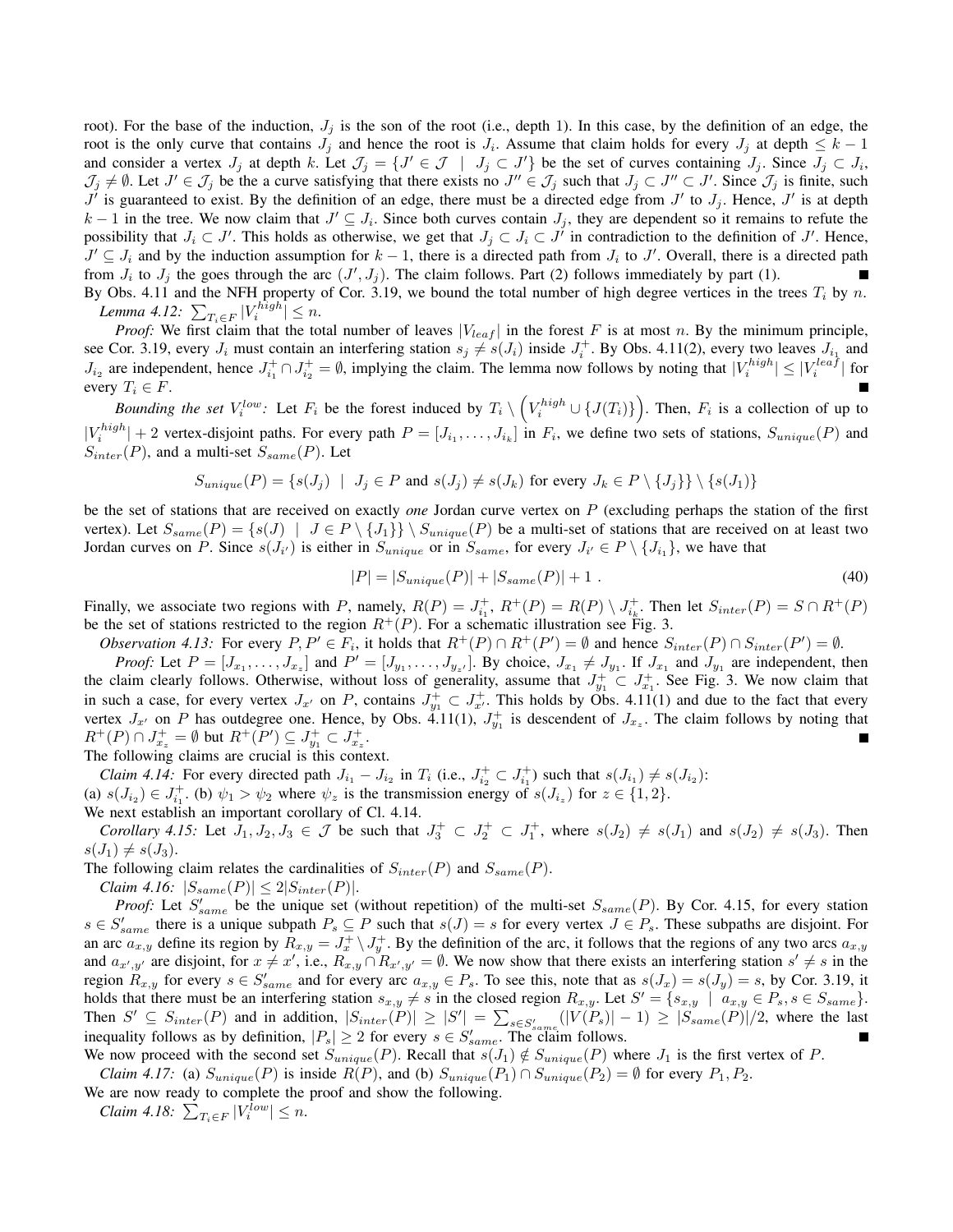*Proof:* For every P, let  $S^+(P) = S_{inter}(P) \cup S_{unique}(P)$ . Since the station set  $S^+(P)$  reside in  $R(P)$ , it holds that for every  $P \in F_i$  and  $P' \in F_j$ , where  $i \neq j$ ,  $S^+(P)$  and  $S^+(P')$  are disjoint. In addition, for two paths P and P' that are in the same forest  $F_i$ , we have that  $S_{inter}(P)$  and  $S_{inter}(P')$  are disjoint by Cl. 4.16 and by Cl. 4.17, we also have that  $S_{unique}(P)$  and  $S_{unique}(P')$  are disjoint. From now on, we consider only paths  $P \in F_i$  of length at least 2. Note that there are at most  $O(|V_{leaf}|) = O(n)$  paths of length 1, hence this would increase the bound by an additive factor of  $O(n)$ . Let

$$
\mathcal{P} = \{ P \subseteq F_i \mid |P| \ge 2 \text{ for every } T_i \subseteq F \}
$$

be the collection of paths considered. Define  $V_{low} = \bigcup_{P \in \tilde{\mathcal{P}}} V(P)$ ,  $S_1 = \sum_{P \in \tilde{\mathcal{P}}} |S_{unique}(P)|$  and  $S_2 = \sum_{P \in \tilde{\mathcal{P}}} |S_{same}(P)|$ . By Eq. (40) and since every  $P \in \tilde{P}$  is of length at least 2, it then holds that  $|V_{low}| \le 2(|S_1| + |S_2|)$ . We now consider two cases. First, assume that  $S_1 \geq S_2$ . Then,  $|V_{low}| \leq 4|\mathcal{S}_1|$ . Since  $S_{unique}(P_1) \cap S_{unique}(P_2) = \emptyset$ , for every  $P, P' \in \tilde{\mathcal{P}}$ it holds that  $S_1 = |\bigcup_{P \in \tilde{P}} S_{unique}(P)| \leq n$ , hence the claim follows. Alternatively, if  $S_2 > S_1$ , then,  $|V_{low}| \leq 4|S_2|$ . By Cl. 4.16 and the disjointness of the  $S_{inter}(P)$  sets, we have that  $S_2 = \sum_{P \in \tilde{P}} |S_{same}(P)| \leq 2 \sum_{P \in \tilde{P}} |S_{inter}(P)| =$  $2\left|\bigcup_{P\in\widetilde{\mathcal{P}}}S_{inter}(P)\right|\leq 2n$ . The claim follows.

Thm.  $\overline{4.7}$  for  $d = 2$  follows by Lemma 4.12 and Lemma 4.18.

*General*  $d \geq 2$ : To bound the number of null-cells for the general case of  $d \geq 2$ , the following definitions are now extended. For a null-cell,  $\mathcal{H}_{\varnothing,j}$ , let  $J_j$  be its outer boundary (i.e., the notion of outer boundary replaces the terminology of a Jordan curve used in  $d = 2$ ). Note that for every point  $p \in H_{\emptyset, j}$ , the shortest path to the unique infinite null-cell intersects with the outer boundary  $J_j$ . We now associate a d-dimensional region with every  $J_j$  that is free from null-cells. Let  $s(J_j)$  be the station received on  $J_j$  (i.e., letting  $s_{j'} = s(J_j)$  then  $J_j \subset \mathcal{H}_{j'}(\mathcal{A}'))$ . By Obs. 4.9, this is well defined. Let  $J_j^+$  be the open area inside  $J_j$  obtained by filling the (possible) null-cells. Formally, define  $J_j^+$  as the collection of all points  $\ell \in \overline{pq} \setminus \{p,q\}$  for every  $p,q \in J_j$  satisfying that the outer boundary of  $J_j \cup \overline{pq}$  is  $J_j$ . That is the open set  $J_j^+$  is obtained by filling null-cells while preserving the outer boundary of the shape. Analogously to the 2-dimensional case, we say that two cells  $H_1 = \mathcal{H}_{\emptyset, j_1}(\mathcal{A})$  and  $H_2 = \mathcal{H}_{\emptyset, j_2}(\mathcal{A})$ , with outer boundaries  $J_1$  and  $J_2$  respectively, are *dependent* if  $J_1^+ \subset J_2^+$  or vice-verse. We begin by establishing some topological properties on null-cells.

*Claim 4.19:* (1) Every null-cell  $\mathcal{H}_{\emptyset,j}$  is an open connected subset in  $\mathbb{R}^d$ , and (2) The dimension of  $\Phi(\mathcal{H}_{\emptyset,j})$  is  $d-1$ . To apply the proof of the 2-dimensional case, it is then sufficient to establish Obs. 4.10(1) for general d. (Claims (2) and (3) are extended naturally to  $d \ge 2$ .)

*Proof of Observation 4.10(1) for every dimension*  $d \geq 2$ : We first claim that  $J_j^+$  is an open set for every  $J_j \in \mathcal{J}$ . I.e., it is required to show that for every  $p \in J_j^+$ , there exists a sufficiently small d-dimensional ball  $B(p, \epsilon)$  inside  $J_j^+$ . If  $p \in \mathcal{H}_{\emptyset,j}(\mathcal{A})$ , this holds by Cl. 4.19(1). So, it remains to consider the case where  $p^+ \in J_j^+ \setminus \mathcal{H}_{\emptyset,j}(\mathcal{A})$ . Since the outer boundary  $J_j$  is the limit of the non-reception points in  $\mathcal{H}_{\emptyset,j}(\mathcal{A})$ . Hence, we conclude that  $J_j^{\neq}$  is an open set in  $\mathbb{R}^d$ .

Assume, towards contradiction, that the claim assertion does not hold and consider two d-dimensional null-cells  $H_{\emptyset,1}$  =  $\mathcal{H}_{\emptyset,j_1}(\mathcal{A})$  and  $H_{\emptyset,2} = \mathcal{H}_{\emptyset,j_2}(\mathcal{A})$  with a non-empty intersection of the interior regions,  $J_1^{\dagger} \cap J_2^{\dagger} \neq \emptyset$  and yet  $J_2^{\dagger} \nsubseteq J_1^{\dagger}$  and  $J_1^{\dagger} \nsubseteq J_2^{\dagger}$ . Denote

$$
M = (J_1^+ \cup J_1) \cap (J_2^+ \cup J_2).
$$

Note that M is obtained by the intersection of two d-dimensional closed sets and since  $J_1^+ \cap J_2^+ \neq \emptyset$ , it is a d-dimensional closed set as well. In particular, it holds that  $\Phi(M) \subseteq J_1 \cup J_2$ . Let  $p \in M$  be a non-reception point (e.g., by taking p to be sufficiently close to the boundary  $\Phi(M)$ ). Without loss of generality, let p belongs to  $J_1^{\ddagger}$  and since p is a non-reception point, it also holds that  $p \in H_{\emptyset,1}$ . Consider now another null point  $q \in H_{\emptyset,1} \setminus M$ . Since  $J_1 \nsubseteq M$ , the point q can be given by taking a sufficiently close internal point to the boundary  $J_1 \setminus \Phi(M)$ . On the one hand, the null points p and q are in the same connected subset  $H_{0,1}$ , but on the other hand, p is in a d-dimensional subset M whose boundary  $\Phi(M)$  has no intersection with  $\mathcal{H}_{\emptyset}(\mathcal{A})$  (since every point on  $\Phi(M)$  is in  $J_1 \cup J_2$  and hence receptive) and in particular has no intersection with  $H_{\emptyset,1}$ . Contradiction.

Once establishing Obs. 4.10, we can safely define a null-cells digraph for the collection of  $d$ -dimensional null-cells. The proof reasonings on that graph are invariant to dimension.

### *E. Approximation of the number of null-cells for any*  $\beta > 0$

To this end, we use the following notation. Let  $A_{\beta'}$  be a network identical to A except its SINR threshold is  $\beta'$  instead of  $\beta$ . To avoid cumbersome notation, we focus on the station  $s_i$  and define  $\tau(\beta', i)$  as the number of null-cells (holes) in the reception zone of  $s_i$  in the network  $A_{\beta'}$ , i.e.,  $\mathcal{H}_i(A_{\beta'})$ . In this section, we present a scheme that given an approximation parameter  $\epsilon \in (0,1)$  and a target station  $s_i$ , returns an approximation  $X(i,\epsilon)$  satisfying that  $\tau(\beta,i) \leq X(i,\epsilon) \leq \tau(\beta_{\epsilon},i)$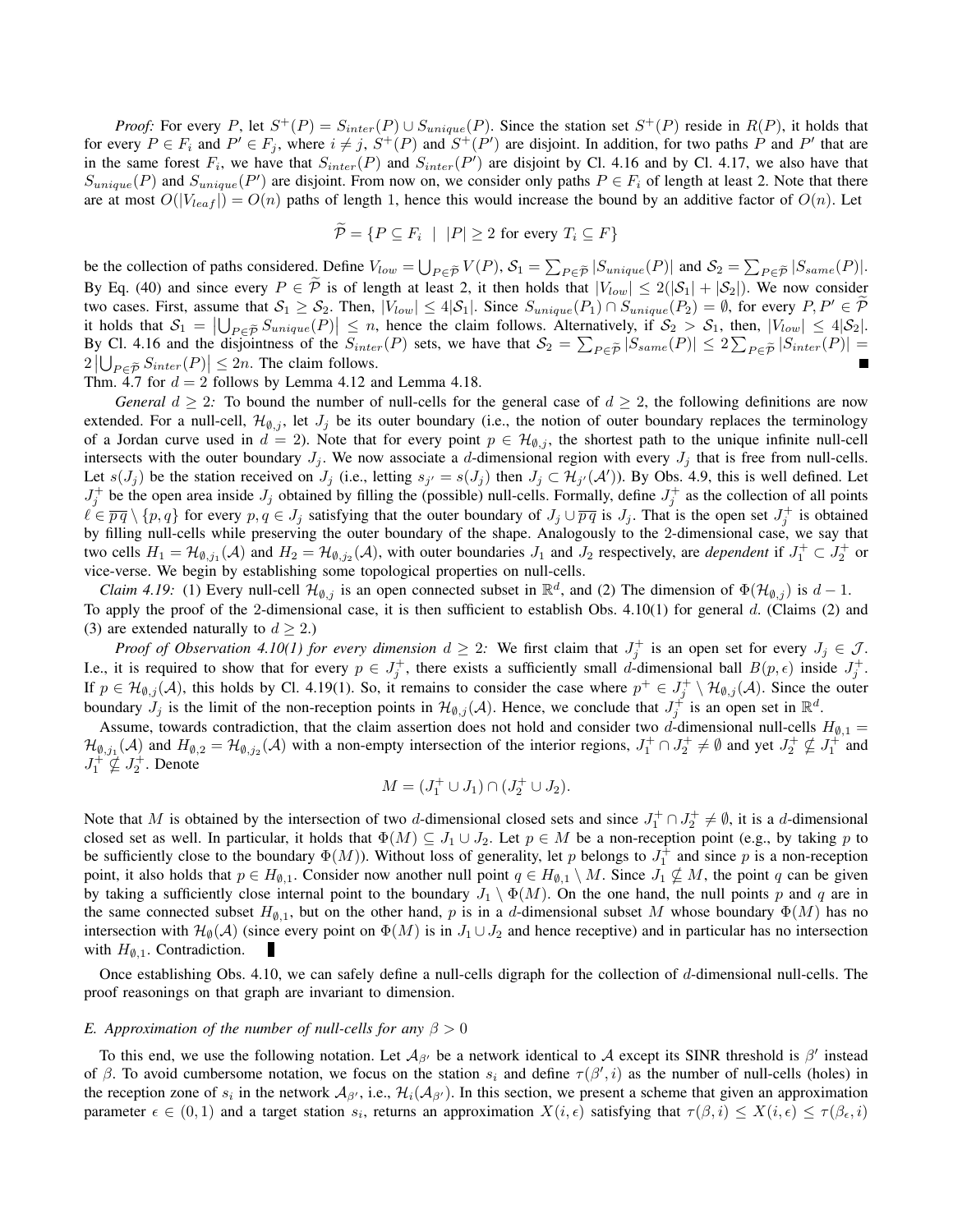where  $\beta_{\epsilon} = ((1 - \epsilon)/(1 + \epsilon))^{\alpha} \cdot \beta$ . For  $\beta > 1$ , it then holds that

$$
\tau_{\emptyset}(\mathcal{A}_{\beta}) \leq \sum_{i=1}^n X(i,\epsilon) \leq \tau_{\emptyset}(\mathcal{A}_{\beta_{\epsilon}}),
$$

where  $\tau_{\emptyset}(\mathcal{A})$  is the total number of null-cells in the network A. The scheme of this section is focused on the setting where  $\beta > 1$ . This is because, the crucial property (used in the previous section) that exactly one station is received on the boundary of every reception cell is guaranteed only when  $\beta > 1$ . In contrast, when  $0 < \beta < 1$ , it might be the case that different regions on the boundary of the null-cell are received by different stations and hence the minimum principle (e.g., the NFH property) cannot be directly applied. We note however that the presented scheme can also be applied for the case of  $\beta$  < 1 upon slightly modifying the definition of a null-cell and focusing on a given fixed station. Specifically, for a given station  $s_i$  and *any*  $\beta > 0$ , our scheme can count the number of "holes" in  $s_i$ 's map where the holes in  $s_i$ 's map are the connected regions is which  $s_i$  cannot be correctly received, i.e., the scheme approximates the number of connected regions in  $\mathbb{R}^d \setminus \mathcal{H}_i(\tilde{\mathcal{A}}_{\beta}).$ 

We begin by showing, using the minimum principle, that the number of null-cells (i.e., holes) in  $\mathcal{H}_i(\mathcal{A}_\beta)$  is monotone *decreasing* with β. Note that this property does not hold for the number of *reception* cells in Hi(Aβ). In particular, in the extreme cases where  $\beta$  is either infinitely small or extremely large,  $\mathcal{H}_i(\mathcal{A}_{\beta})$  consists of one connected reception cell.

*Lemma 4.20:* Let  $0 < \beta_1 \leq \beta_2$ . Then  $\tau(\beta_1, i) \geq \tau(\beta_2, i)$ .

*Proof:* By the minimum principle, every null-cell in the map of  $s_i$  contains an interfering station  $s_j \in S \setminus \{s_i\}$ , hence there are at most  $n-1$  bounded null-cells plus one infinite null-cell in  $\mathcal{H}_i(\mathcal{A}_{\beta})$  for every  $\beta > 0$ . (This is tight for a sufficiently small  $\beta$ ). Let  $H_1, \ldots, H_\ell$  be the null-cells in  $\mathcal{H}_i(\mathcal{A}_{\beta_2})$  such that  $H_j$  contains the interfering station  $s_{k_j} \neq s_i$ . By the definition of null-cells, the interfering stations  $s_{k_j}$  are distinct. We now show that for every  $1 \leq j \leq \ell$ , there exists a corresponding null-cell  $H'_j$  in  $\mathcal{H}_i(\mathcal{A}_{\beta_1})$  that contains  $s_{k_j}$ . Let  $\Phi(H_j)$  be the boundary of the null-cell  $H_j$ . By definition,  $\Phi(H_j) \subseteq \mathcal{H}_i(\mathcal{A}_{\beta_2})$  and  $s_{k_j} \in H_j$ . Since  $\beta_1 \leq \beta_2$ , we get that  $\Phi(H_j) \subseteq \mathcal{H}_i(\mathcal{A}_{\beta_1})$  as well, and since  $s_j \in H_j$  is a null point in  $s_i$ 's reception region  $\mathcal{H}_i(\mathcal{A}_\beta)$  for every  $\beta > 0$ , we get that there exists a null-cell  $H'_j$  in  $\mathcal{H}_i(\mathcal{A}_{\beta_1})$  that contains  $s_{k_j}$ . The claim follows.

Note that without the minimum principle one encounters two main difficulties when approximating the number of null-cells. First, since a priori the null-cell can be located anywhere in the map, one has to sample  $\Omega(\Delta/(\epsilon \cdot \delta))$  points in the large circle that contains  $\mathcal{H}_i(\mathcal{A}_\beta)$  and evaluate the SINR function on each such point. In addition, this brute-force scheme cannot detect all null-cells in the zone  $\mathcal{H}_i(\mathcal{A}_\beta)$  as there might be infinitesimally small null-cells that are not captured by the sampling. However, thanks to the minimum principle, and in particular the NFH property, every null-cell must contain an interfering station and hence the interfering stations can be a useful starting point for detecting the null-cells in the map. In addition, as shown next, the minimum principle also implies that the null-cells cannot be too small, hence there exists a fixed sampling precision that guarantees the detection of *every* null-cell in  $\mathcal{H}_i(\mathcal{A}_\beta)$ . Let  $\kappa = \min\{\text{dist}(s_i, s_j) \mid i > 1\}$  denote the minimum distance between any two stations in the network.

*Claim 4.21:* For every  $\beta > 0$ , the area of every null-cells is  $\Omega(\kappa^2 \cdot \hat{\beta}/(\psi \cdot n))$  where  $\hat{\beta} = \min{\{\beta, 1/\beta\}}$ .

Let  $\Psi_{\text{max}} = \max_i \psi_i$  be the maximal transmission energy and  $\tilde{\delta} = \kappa/4\sqrt{\beta \cdot \Psi_{\text{max}} \cdot n}$ . In the full version, we present Alg. ApproxHoles that approximates the number of null-cells in the reception region of station  $s_i$  and show the following.

*Theorem 4.22:* There exists an algorithm that given an approximation parameter  $\epsilon \in (0,1)$ , a network  $\mathcal{A}_{\beta}$  and a target station  $s_i$ , returns a number  $X(i, \epsilon)$  such that  $\tau(\beta, i) \leq X(i, \epsilon) \leq \tau(\beta_{\epsilon}, i)$  by using  $O(n^3/(\tilde{\delta} \cdot \epsilon) + n \cdot |\Phi(\mathcal{H}_i(\mathcal{A}))|/(\epsilon \cdot \tilde{\delta}) + \tilde{\Delta} \cdot n)$ arithmetic operations, where  $|\Phi(\mathcal{H}_i(\mathcal{A}))|$  is the perimeter of  $\Phi(\mathcal{H}_i(\mathcal{A}))$ .

### **ACKNOWLEDGE**

Erez Kantor and Merav Partet are supported in a part by NSF Award Numbers CCF-1217506, CCF-AF-0937274, 0939370- CCF, and AFOSR Contract Numbers FA9550-14-1-0403 and FA9550-13-1-0042. Zvi Lotker is supported in part by the Ministry of Science Technology and Space, Israel, French-Israeli project MAIMONIDE 31768XL, and by the French-Israeli Laboratory FILOFOCS. Merav Parter is also supported in a part by Rothschild and Fulbright Fellowships. David Peleg is supported in part by the Israel Science Foundation (grant 894/09), the United States-Israel Binational Science Foundation (grant 2008348), the Israel Ministry of Science and Technology (infrastructures grant), and the Citi Foundation.

#### **REFERENCES**

- [1] C. Avin, Y. Emek, E. Kantor, Z. Lotker, D. Peleg, and L. Roditty. SINR diagrams: Convexity and its applications in wireless networks. *J. ACM*, 59(4), 2012.
- [2] S. Borbash and A. Ephremides. Wireless link scheduling with power control and SINR constraints. IEEE Tr. Inf. Theory, 2006.